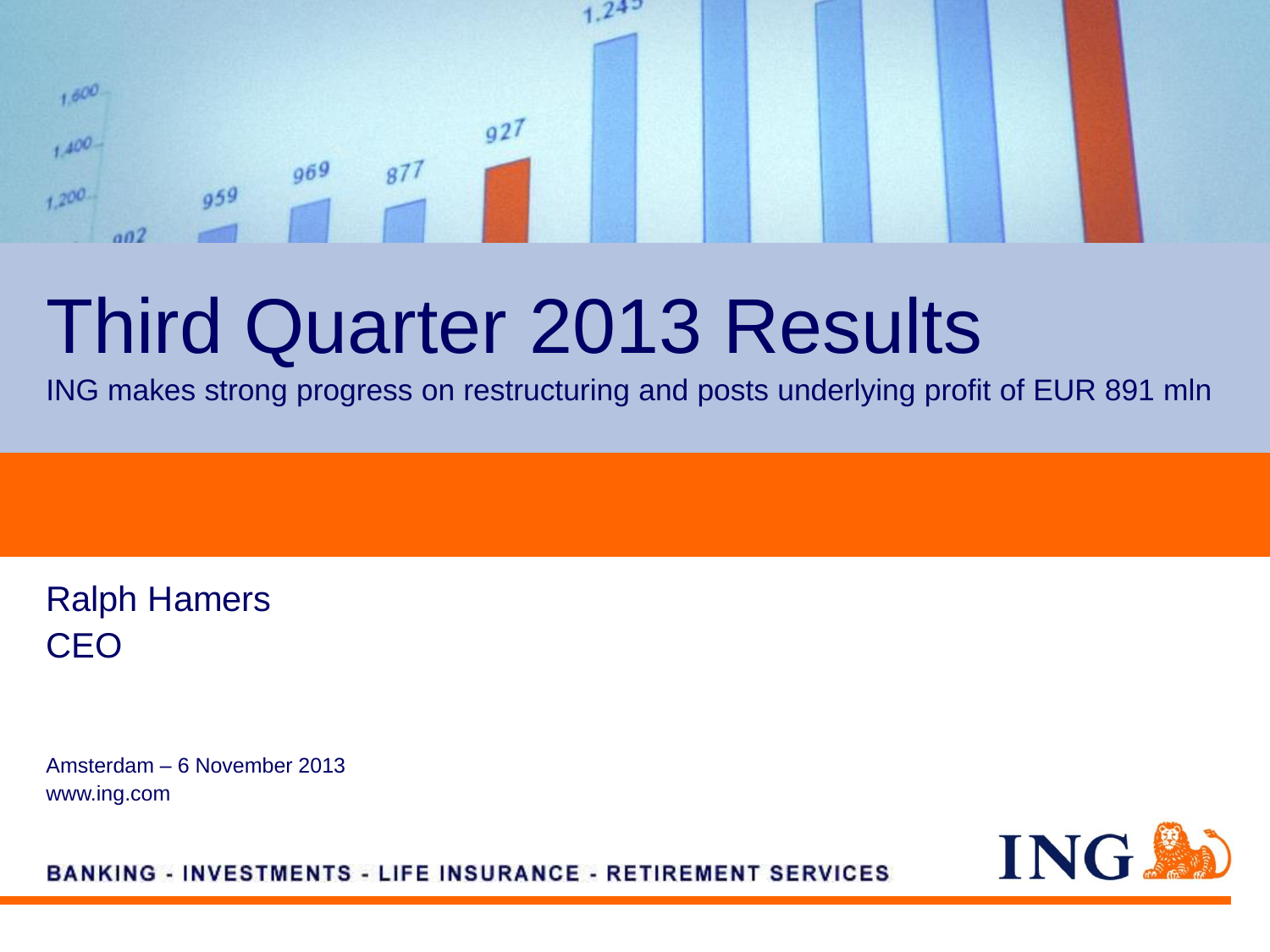## Key points.

- ING advanced further into end phase of restructuring
	- ING Group's stake in ING U.S. has been further reduced to 57%
	- Divestment Insurance/IIM Asia almost completed
	- ING Life Japan will be included in the IPO of ING Insurance
	- IABF to be unwound; State support further reduced
- Group posted an underlying net profit of EUR 891 mln driven by good performance at both ING Bank and Insurance EurAsia
- Bank posted another solid quarter, with a pre-tax result of EUR 1,103 mln, supported by an improvement of the net interest margin to 144 bps and a decrease in risk costs
- The pre-tax result of Insurance EurAsia improved significantly vs 3Q12, supported by a higher investment margin, lower expenses from the transformation programme and improved Non-Life results

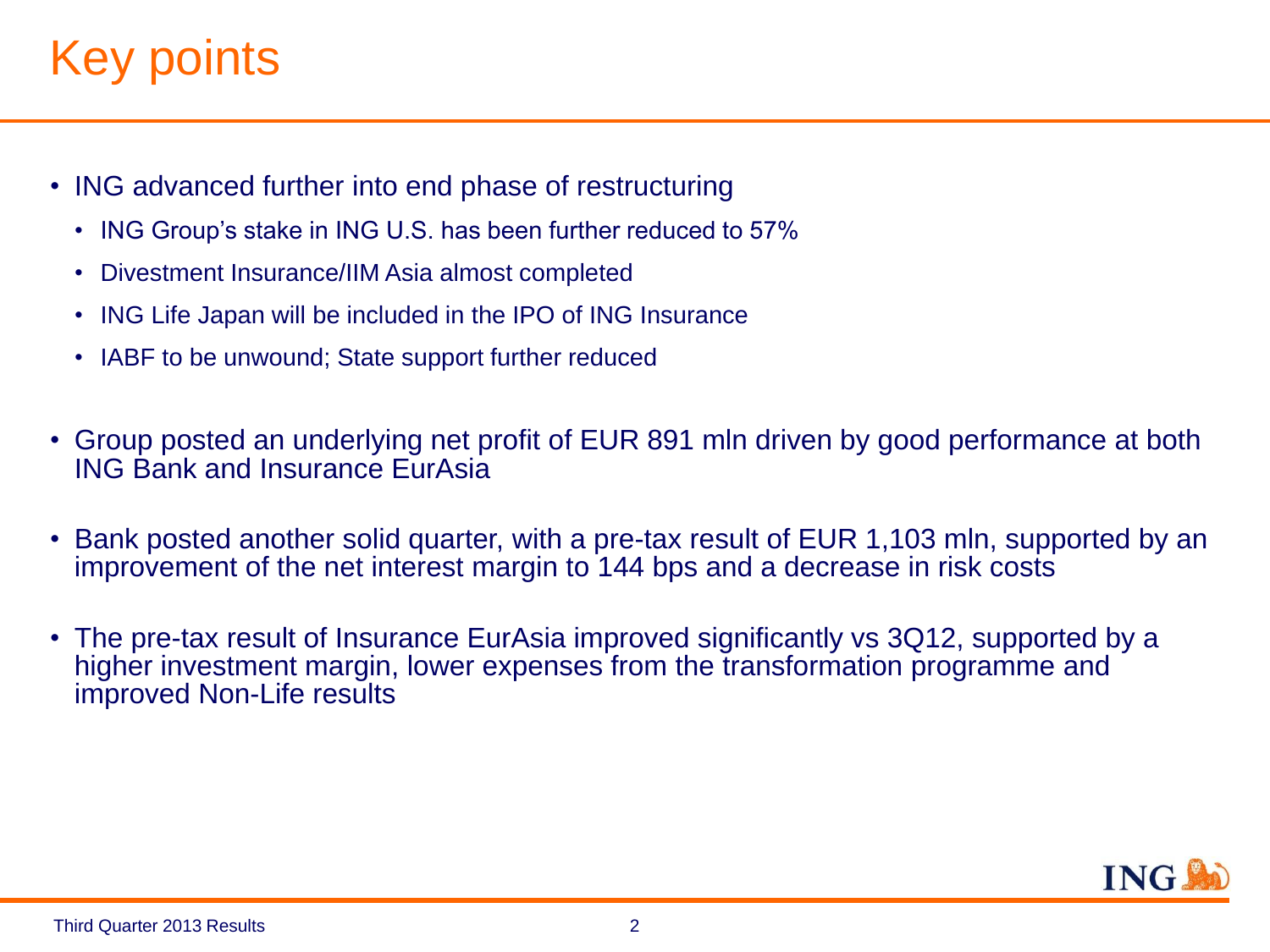### ING advanced further into end phase of restructuring

#### ING Group's stake in ING U.S. further reduced to 57%

- Second tranche ING U.S. sold in October, reducing ING's stake to 57%
- ING U.S. transferred out of ING Insurance to Group
- ING U.S. is reported under discontinued operations as of 3Q13

#### ING Insurance, incl. ING Life Japan, preparing for IPO

- ING Life Korea sold for EUR 1.3 bln in August, effectively completing the Asian Insurance divestments
- ING Life Japan will be included in ING Insurance IPO
- Revised timelines agreed with the EC means that Group restructuring will be completed by end of 2016
- Aim to have ING Insurance ready for base case IPO in 2014

#### Group double leverage largely covered by market value ING U.S. and SulAmerica (in EUR bln)



#### IABF to be unwound; State support further reduced

- ING reached an agreement with the Dutch State on the unwinding of the IABF Facility
- Another tranche of EUR 1.125 bln core Tier 1 securities and premium paid to the Dutch State on 6 November 2013 bringing the total amount paid to EUR 11.3 bln

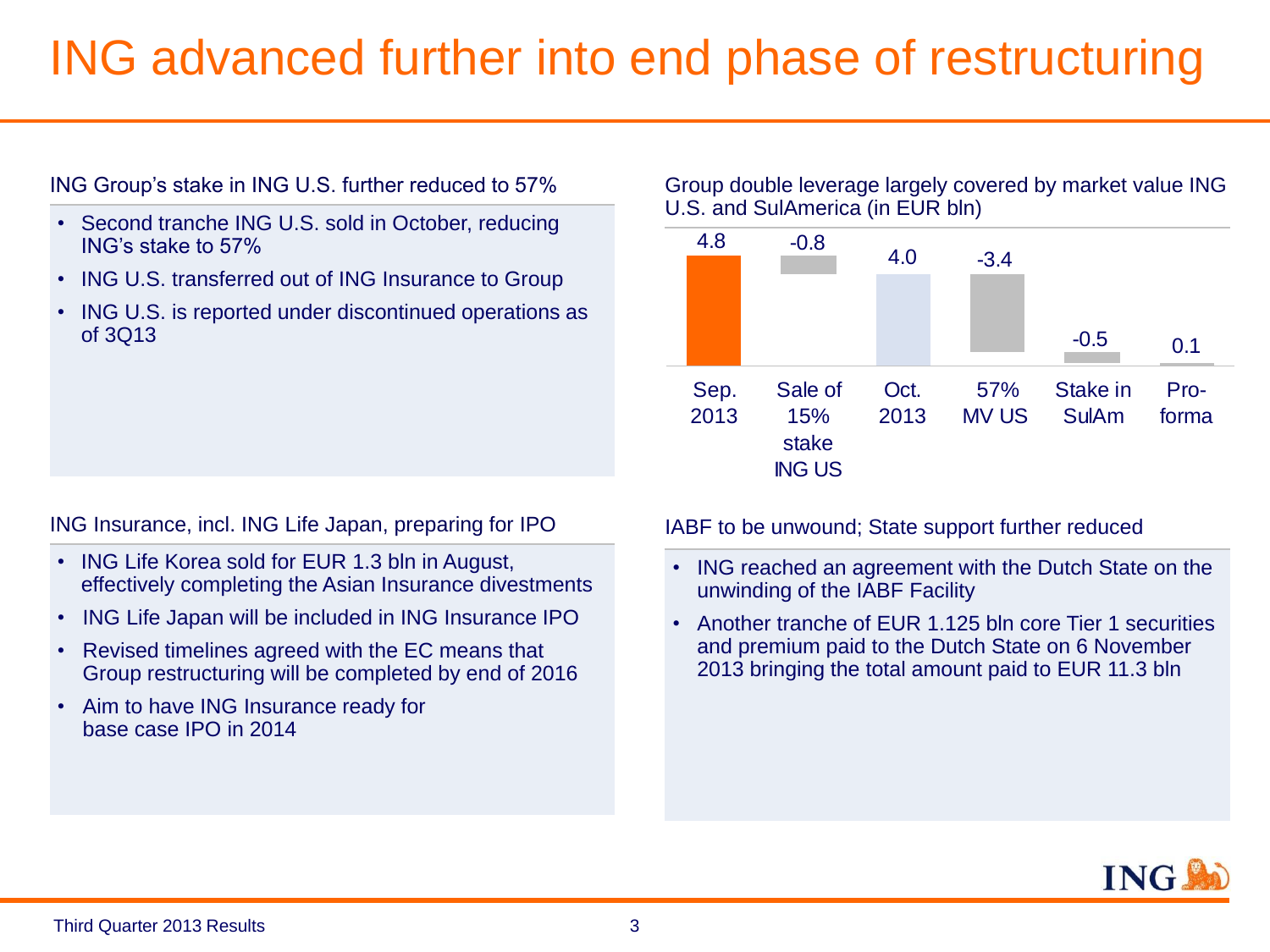### IABF to be unwound; State support further reduced

#### Agreement with Dutch State on unwinding of IABF

- ING has reached an agreement with the Dutch State on the unwinding of the Illiquid Assets Back-up Facility (IABF)
- The agreement triggers the release of the remaining IABF provision, which will largely be paid to the Dutch **State**
- Unwinding of IABF facility will free up EUR 2 bln of RWAs related to the counter-guarantee
- Total core Tier 1 impact of unwinding the IABF is ~10 bps

#### State support further reduced

- ING paid EUR 1.125 bln core Tier 1 securities and premium to the Dutch State on 6 November 2013
- The payment will bring the total amount paid to the Dutch State to EUR 11.3 billion, including EUR 8.5 billion in principal and EUR 2.8 billion in interest and premiums
- The next tranche is scheduled to be paid in March 2014 and the final tranche will be paid ultimately in May 2015

#### More than EUR 11 bln paid to the Dutch State (in EUR mln)



#### Government guaranteed bonds reduced

- In June, ING Bank announced a tender offer for the public State guaranteed bonds (under the Dutch scheme) resulting in a YTD reduction of the Dutch State guaranteed funding by EUR 3.6 bln to EUR 2.5 bln at the end of 3Q13
- The remaining bonds will mature in March 2014

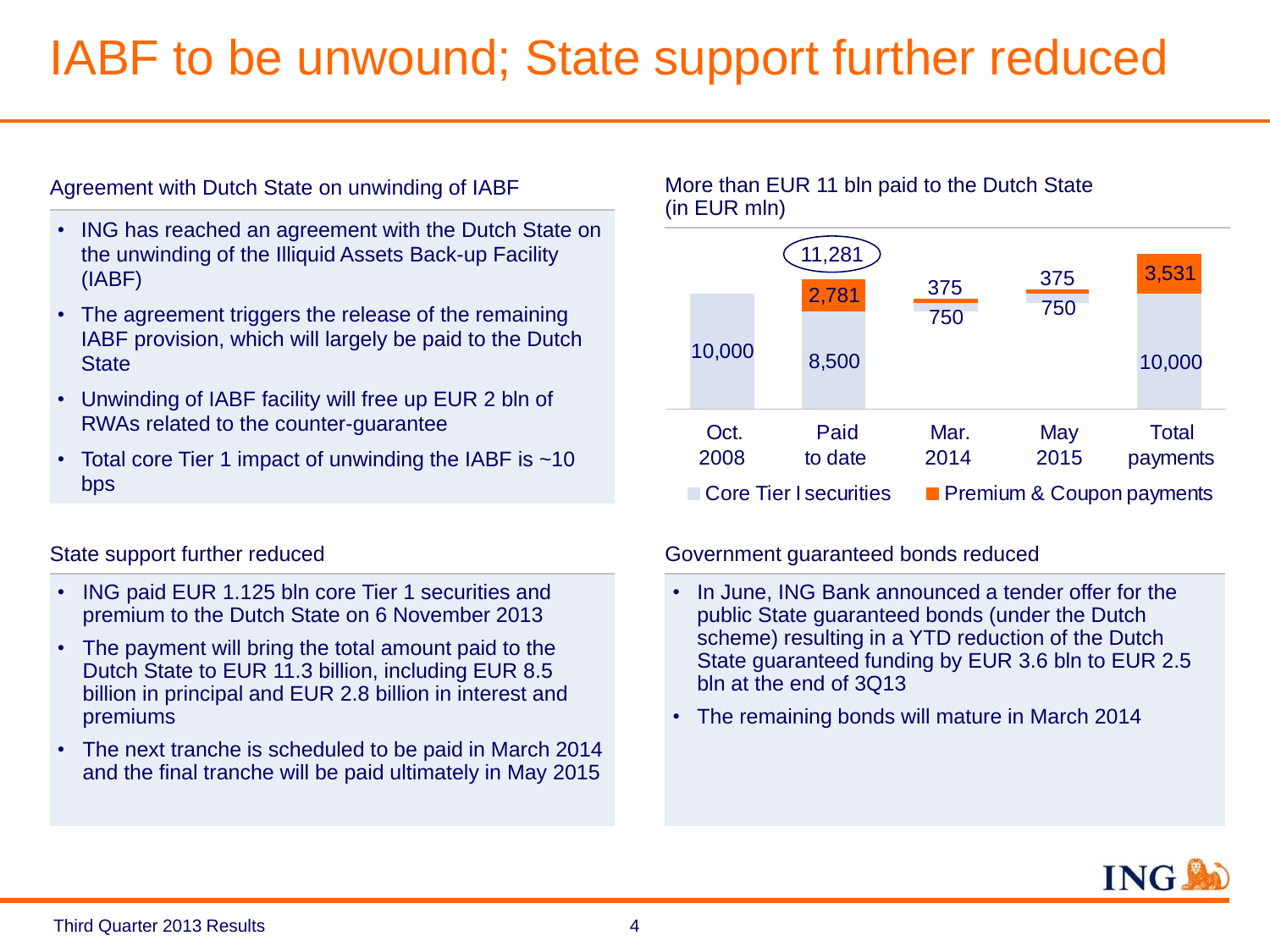### ING Life Japan to be included in IPO ING Insurance



- Following the sale of ING Life Korea, the divestment of ING Insurance/IM Asia is effectively completed
- ING reached an agreement with the EC on revised timelines for European and Japanese Insurance divestments
- Scope of ING Insurance IPO will be expanded by including ING Life Japan
- ING Life Japan, which includes Japan Life (COLI) and Japan Closed Block VA, to be divested in line with timelines for European Insurance/IM units
- Revised timelines agreed with the EC mean that Group restructuring will be completed by end of 2016
- ING Insurance continues to prepare for a base-case IPO to be ready to go to the market in 2014

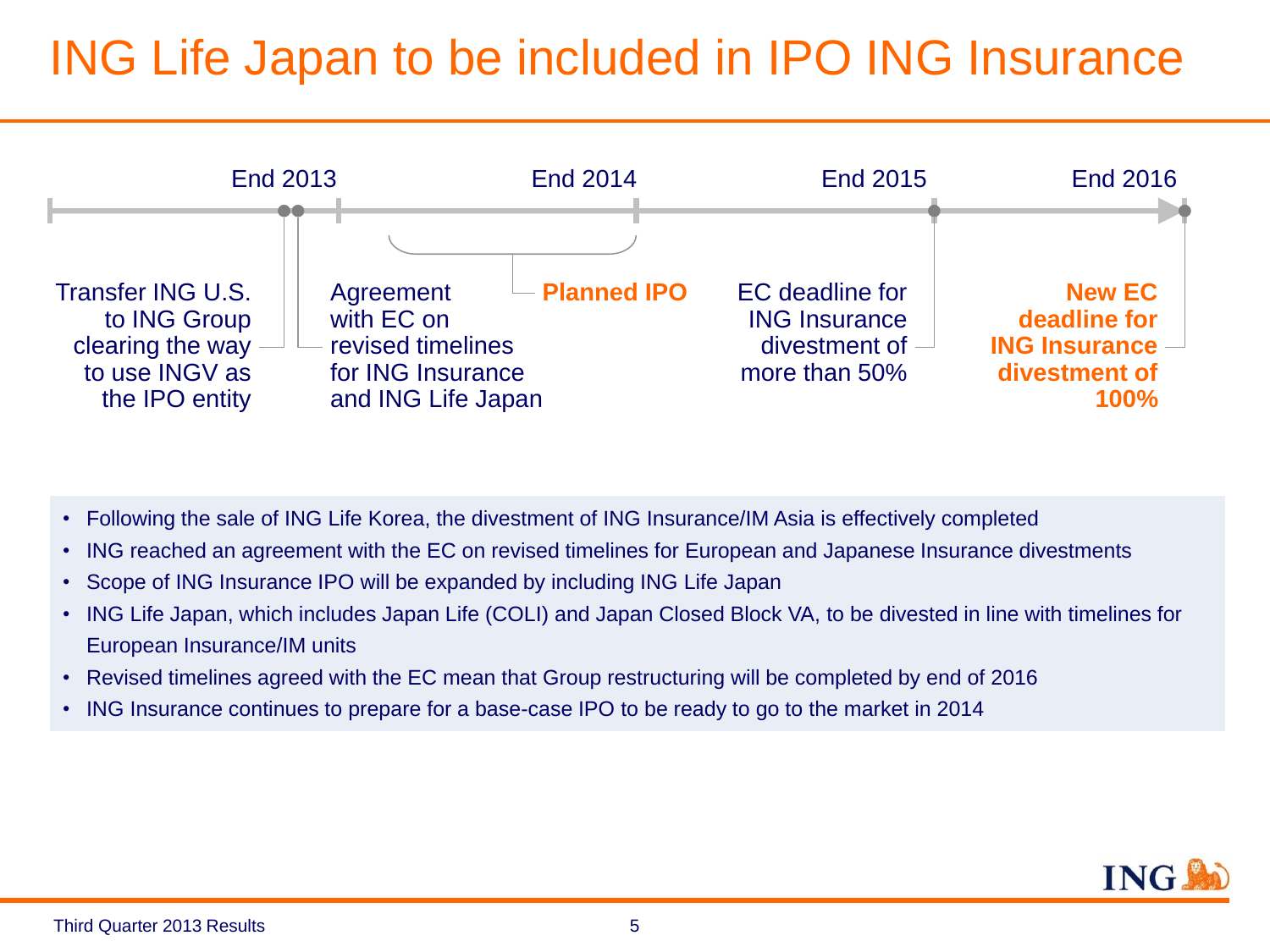## Japan Life provides strong earnings and capital



Japan Life provides strong diversification benefits

- Japan Life is a market leader in the Corporate Owned Life Insurance (COLI) segment which accounts for 20% of the Japanese life market
- Focused business model catering to SMEs and (mass) affluent customers through independent agencies and bancassurance partners, with strong client and distributor relationships built over 20 years
- Operating result of the COLI business has increased, driven by higher sales and good persistency in in-force business resulting in an increase in fees and premium-based revenues

\* Breakdown operating result (excluding Corporate Line and NN Bank) according to new segmentation to be adopted per 4Q13

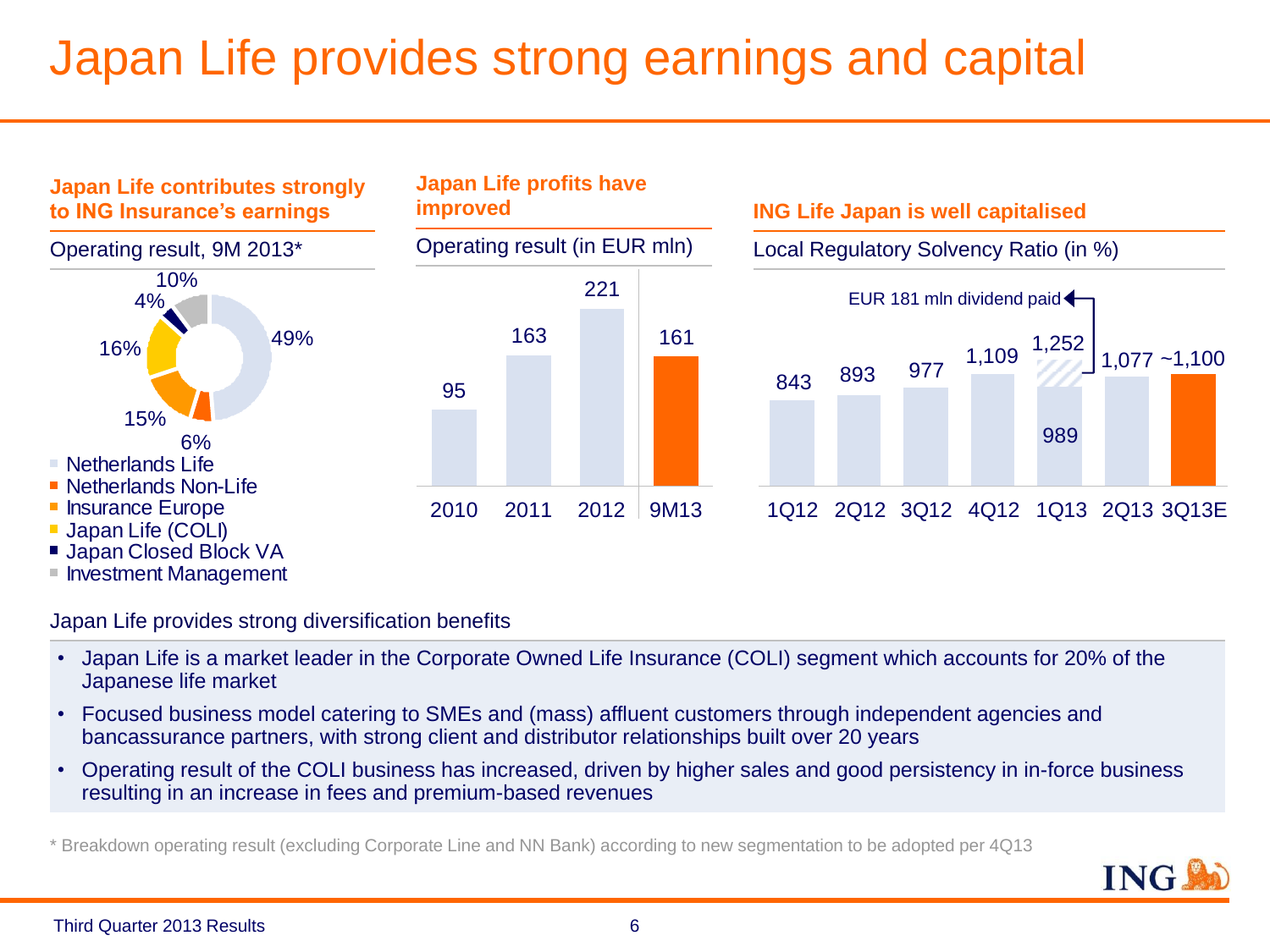### Japanese Closed Block VA will free up capital



#### Japanese Closed Block VA runs off quickly and risks are well managed

- ING Life Japan stopped selling VA in 2009
- Large part of the portfolio consists of accumulation benefit products, mostly 10-year maturity products
- The portfolio will run off quickly (~90% by end of 2019) releasing capital over time
- Japanese VA guarantees are internally reinsured to ING Re, and are actively managed and hedged on a market consistent basis
- ING Re, which includes Japan VA and other businesses, is regulated and capitalised on a market consistent economic capital basis
- At 3Q13, ING Re's available capital allocated to Japan VA is approximately EUR 0.9 bln

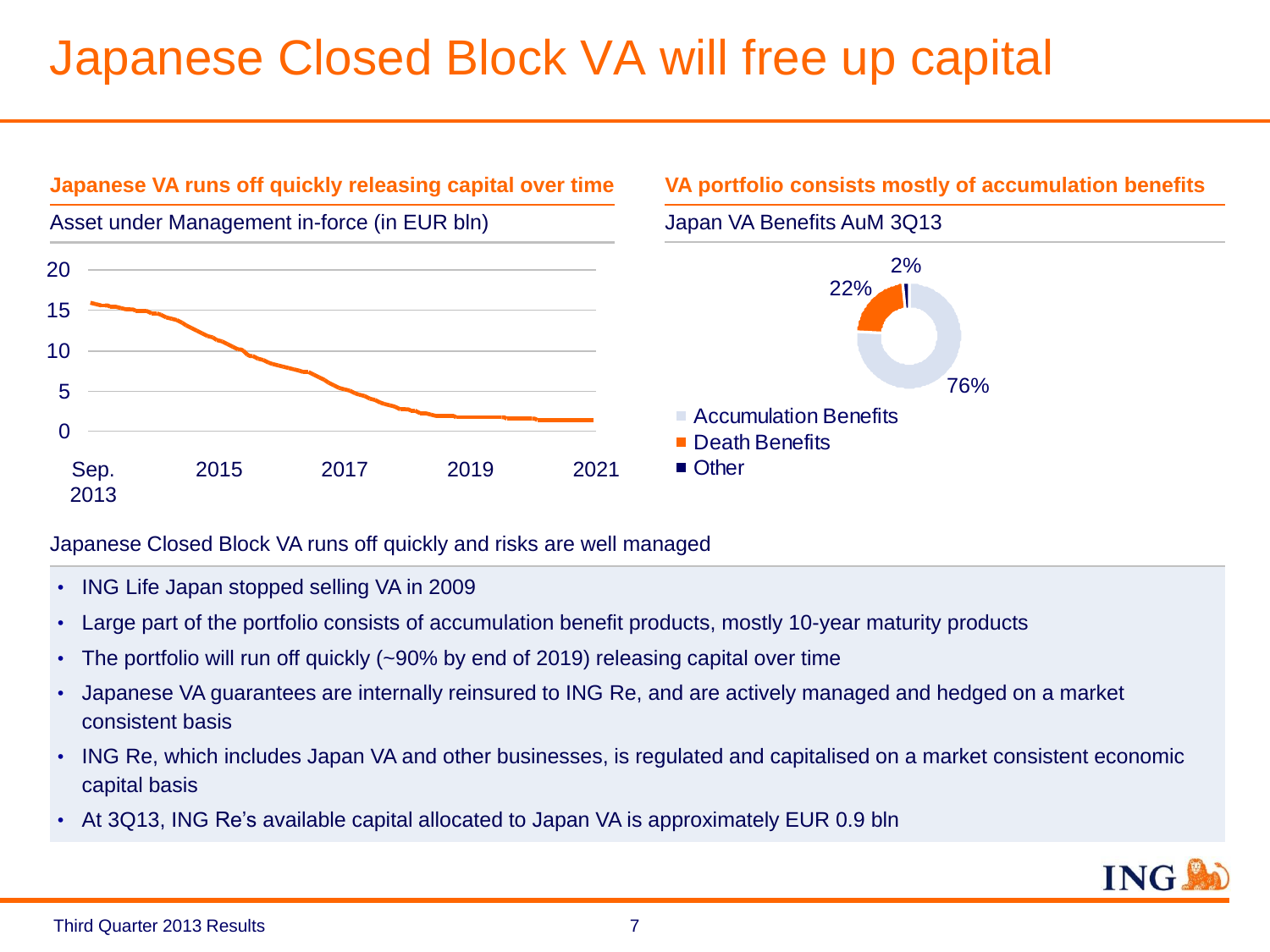#### Japan VA accounting to be brought in line with economics

#### Separate reporting triggers DAC write-off in 4Q13

- Japan Life (COLI) and Japanese Closed Block VA will be reported in separate segments as of 4Q13 to reflect the distinct nature of these businesses
- Separation triggers a pre-tax P&L charge of EUR ~0.6 bln in 4Q13\* to restore the reserve adequacy in the Japanese Closed Block VA to the 50% confidence level, which will mainly be reflected in a full write down of the DAC

Studying a move towards fair value for DB block in 1Q14

- ING Insurance is studying a move towards fair value accounting on the reserves for Guaranteed Minimum Death Benefits (DB) as of 1Q14
- This would result in a pre-tax charge through equity of approximately EUR -0.4 billion\*

Alignment and consistency in accounting improved

- Reserve adequacy on Japanese Closed Block VA restored to the 50% confidence level
- DAC balance of the Japanese Closed Block VA fully written down in 4Q13
- Improves alignment of the book value of DB reserves with their market value and the accounting for the related hedges

 Consequently, the accounting for the Japan Closed Block VA guarantees would be consistent

 No impact on the capital of ING Life Japan or the economic capital of ING Re. Both entities are adequately capitalised

• Both measures would reduce ING Insurance Equity by ~EUR 1.0 bln pre-tax but would not impact the regulatory capital of ING Life Japan or the economic capital of ING Re

\* The final amount may change depending on market developments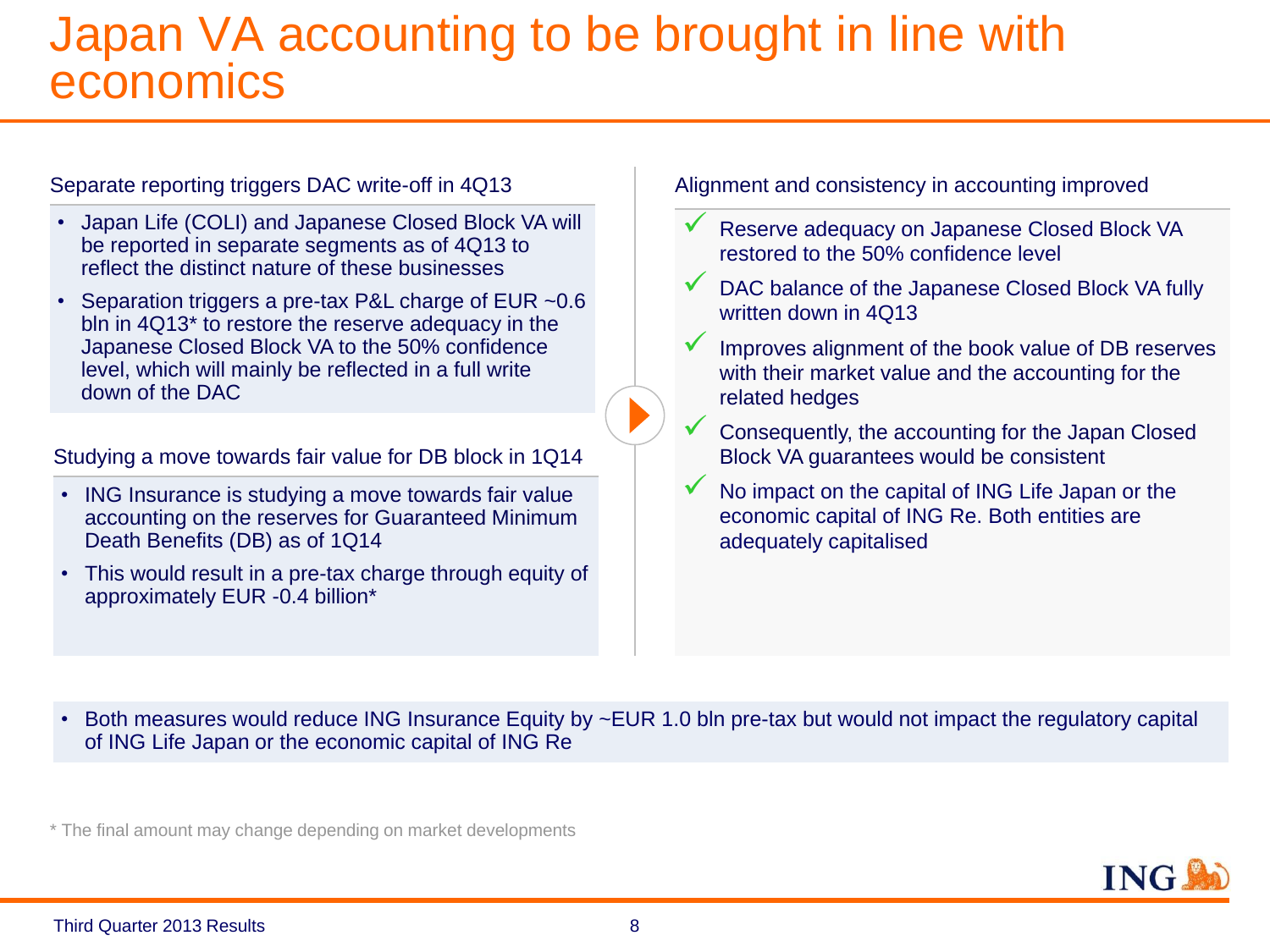## ING Insurance's pro-forma debt further reduced



- The pro-forma financials of ING Insurance are adjusted for the announced sales of China Merchant Funds, ING-BOB Life, IIM Korea and ING Life Korea. The pro-forma financials also reflect the proposed accounting changes for the Japan Closed Block VA of EUR ~1.0 bln pre-tax (EUR ~0.7 bln after-tax)
- The pro-forma IFRS Equity of ING Insurance is EUR 13.7 bln and the net debt is EUR 3.0 bln
- As a result, the pro-forma financial leverage ratio of ING Insurance is 22.5%

\* Japan Closed Block VA includes ING Re Japan

\*\* Decrease Hybrids Group from EUR 2.5 bln to EUR 2.4 bln is due to currency effects

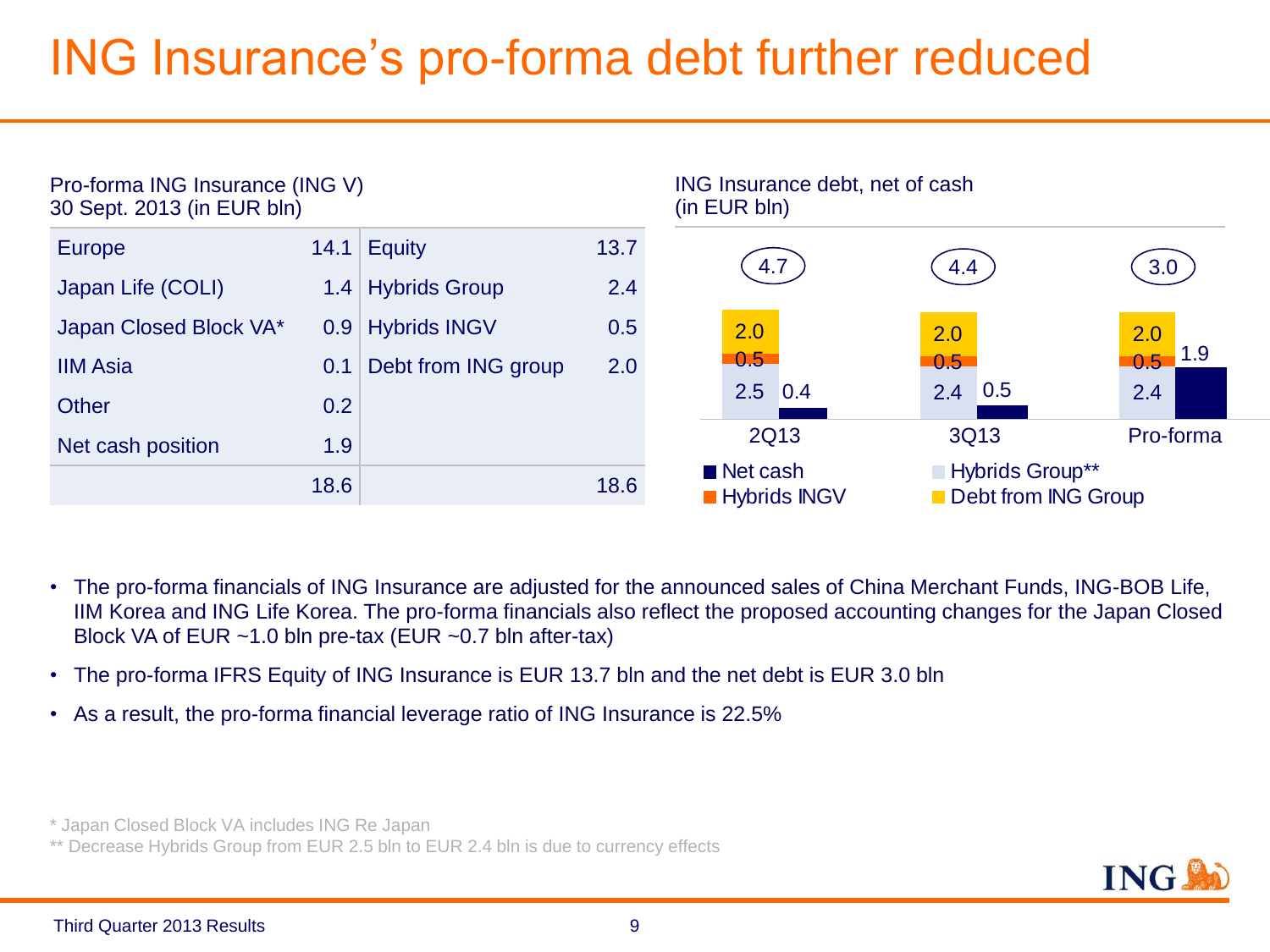## Capital targets ING Insurance still to be finalised



- Solvency of NN Life decreased from 230% to 183% in 3Q13, mainly due to the move to the DNB swap curve, following the downgrade of France by Fitch
- If the NN Life Solvency ratio at 2Q13 would have been based on DNB swap, then the estimated solvency ratio would have been 185%, resulting in a stable solvency ratio in 3Q13 versus 2Q13



- IGD ratio for ING Insurance is down versus 2Q13, reflecting the impact on the NN Life solvency ratio, as well as the recognised loss on the sale of ING Life Korea
- The pro-forma IGD ratio, including the impact of announced Insurance Asia sales and the EUR ~1.0 bln pre-tax impact of Japan VA accounting measures, would be 216%
- The final capital targets of ING Insurance are still to be finalised subject to regulatory, rating and economic constraints

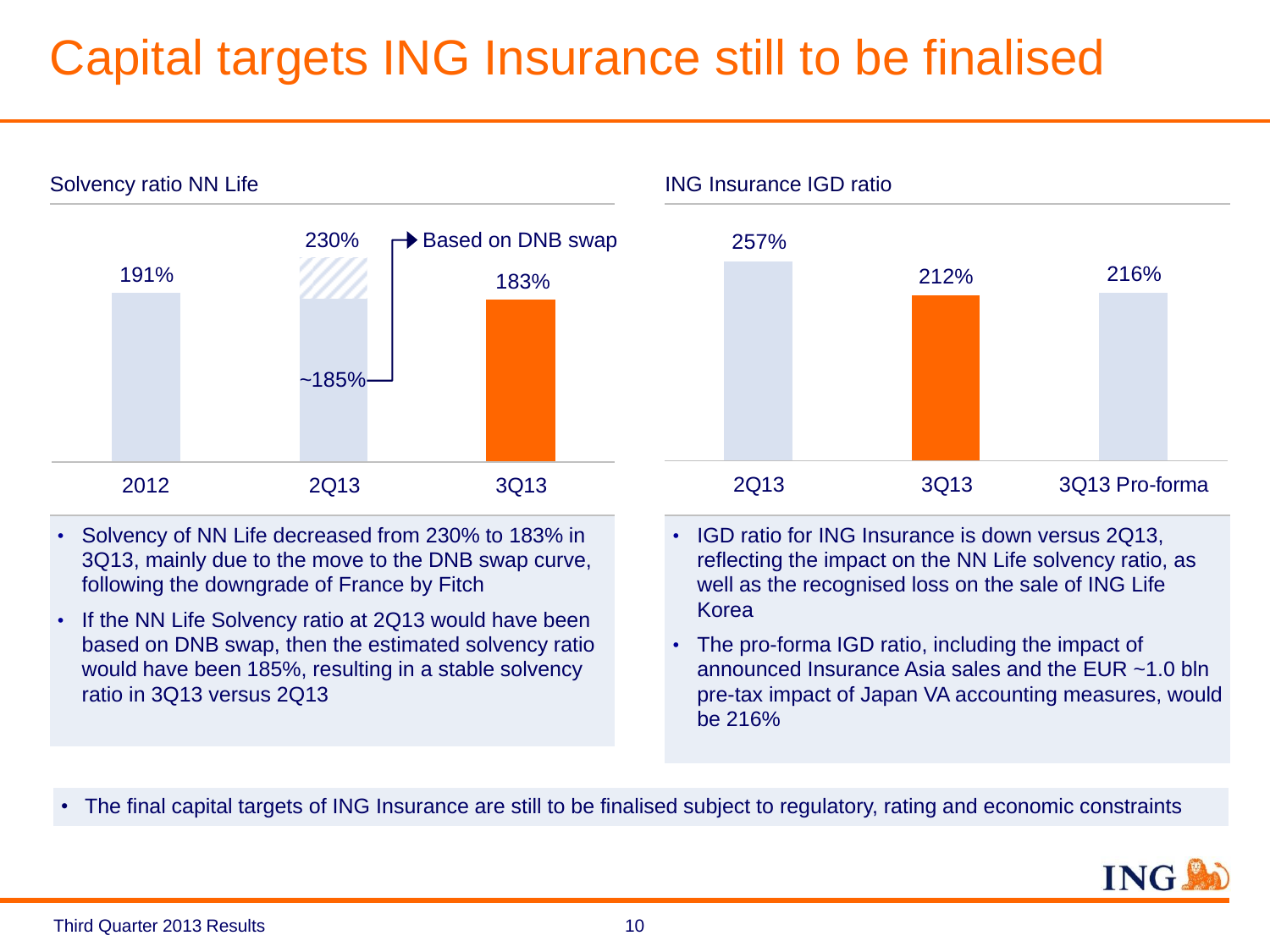# Third quarter 2013 results

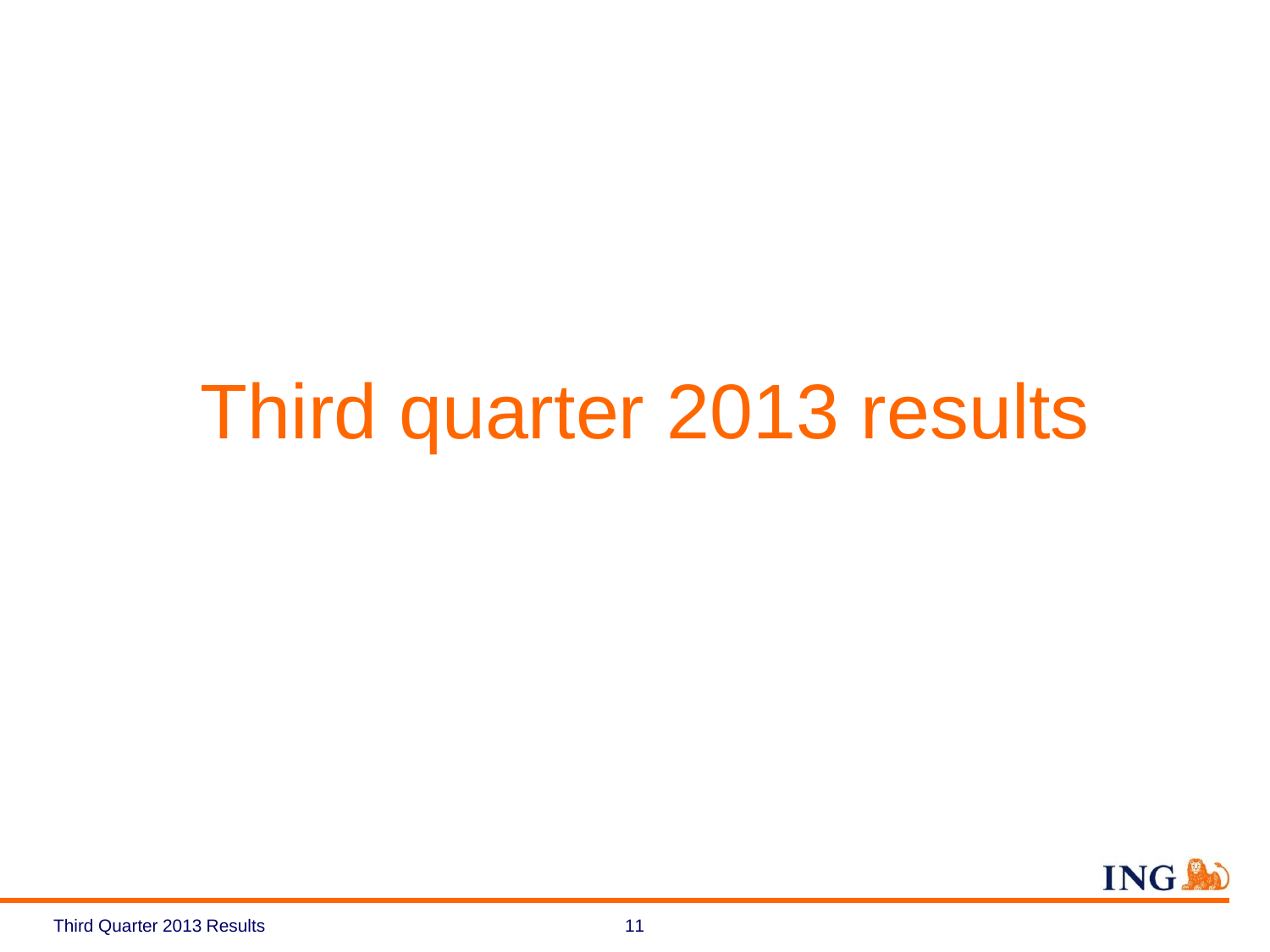## ING Group posts underlying net profit of EUR 891 mln



Net result ING Group impacted by sale of ING Life Korea (in EUR mln)



#### Divestments, discontinued operations and special items (after tax, in EUR mln)

|                                            | 3Q13   | 2Q13  | 3Q12   |
|--------------------------------------------|--------|-------|--------|
| <b>Underlying net result Group</b>         | 891    | 957   | 844    |
| Gains/losses on divestments*               | $-950$ | $-16$ | $-200$ |
| <b>Results from divested units</b>         |        | 0     | $-54$  |
| Discontinued operations ING U.S.           | 79     | $-23$ | $-46$  |
| Discontinued operations Insurance/IIM Asia | 143    | $-98$ | 198    |
| <b>Special items</b>                       | $-63$  | $-32$ | $-83$  |
| <b>Net result Group</b>                    | 101    | 788   | 659    |

\* The loss on divestments in 3Q13 refers to the expected loss on the sale of ING Life Korea

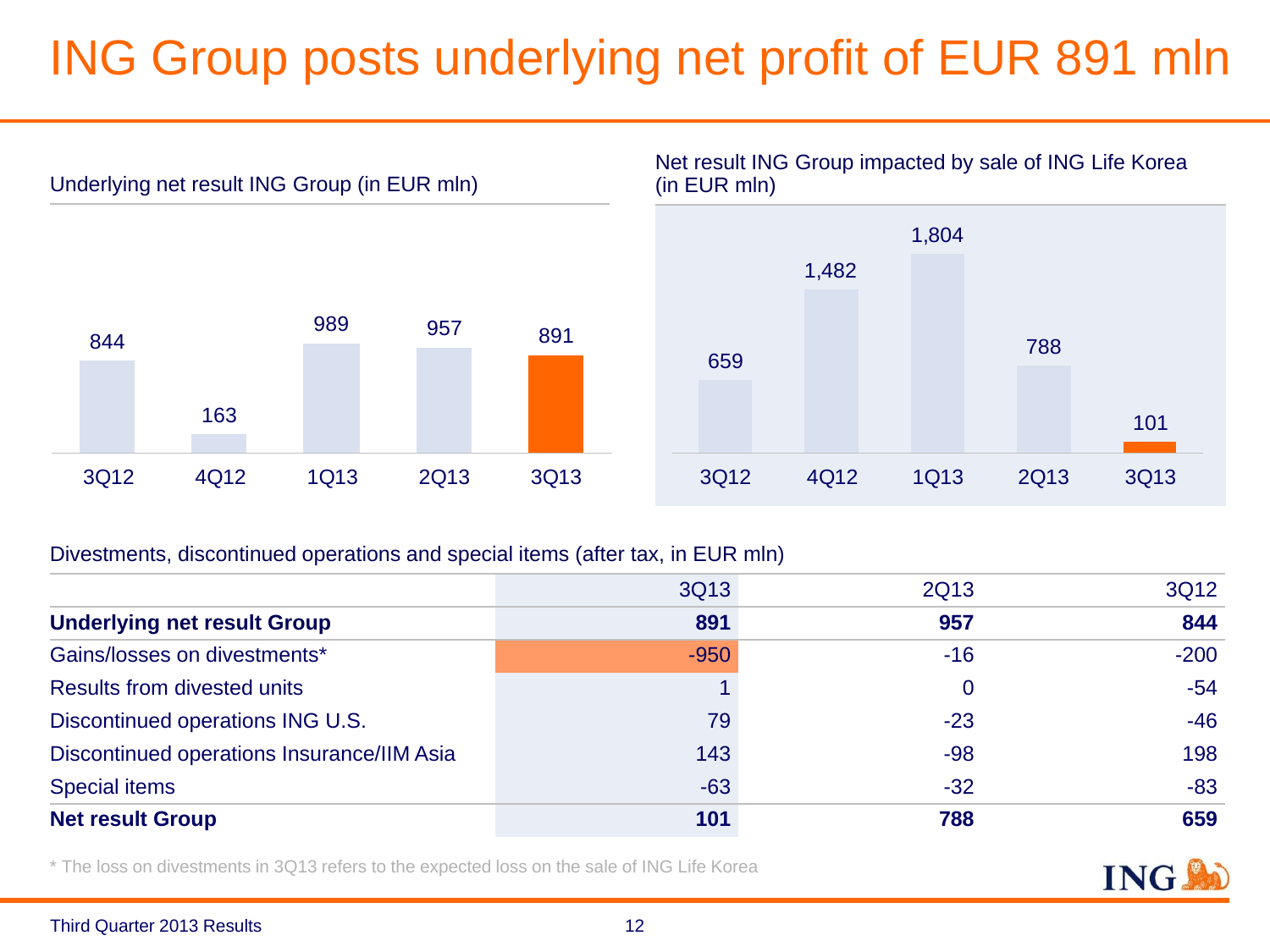### ING Bank posted another solid quarter



- Gross result of EUR 1,655 mln was stable versus 3Q12 but down from 2Q13 due to lower results in Bank Treasury and Financial Markets, partly caused by a decline in CVA/DVA impacts.
- Gross Result Retail Banking improved versus both 3Q12 and 2Q13
- Risk costs remained elevated at EUR 552 mln, but declined by EUR 64 mln from the previous quarter

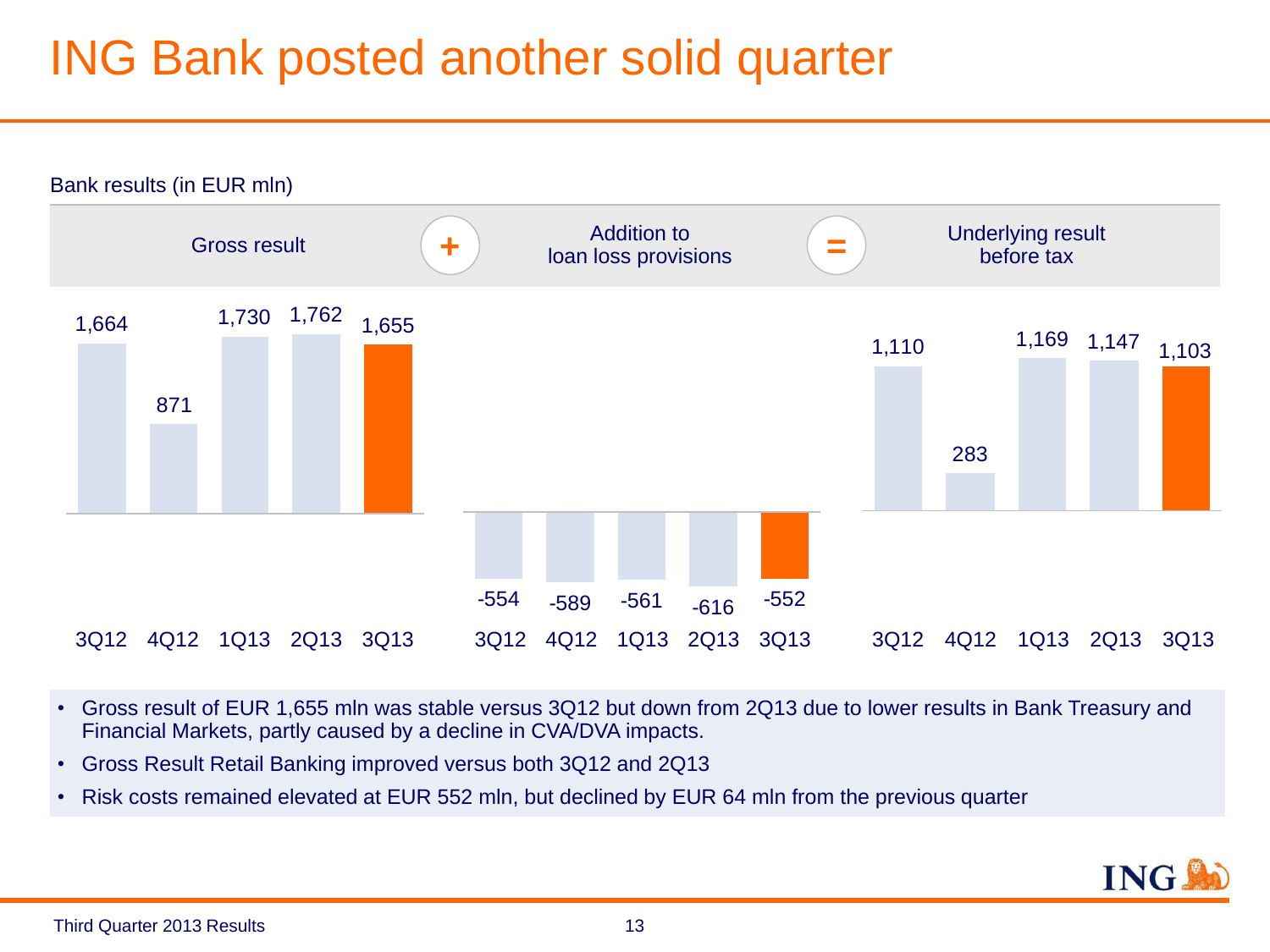#### Net interest margin rose to 144 bps



Underlying interest margin by quarter (in bps)

Average Balance Sheet declined in 3Q13

Bank Balance Sheet (in EUR bln)



- Net interest result relatively stable despite lower lending volumes
- Net interest margin improved to 144 bps in 3Q13, following a lower average balance sheet
- Savings margins increased versus 2Q13
- Lending margins were slightly down from 2Q13 due to low demand for credit and increased competition
- The NIM is expected to remain at around these levels in the coming quarters





- Lending (based on avg Client Balances)
- Savings & Deposits/PCM (based on avg Client Balances)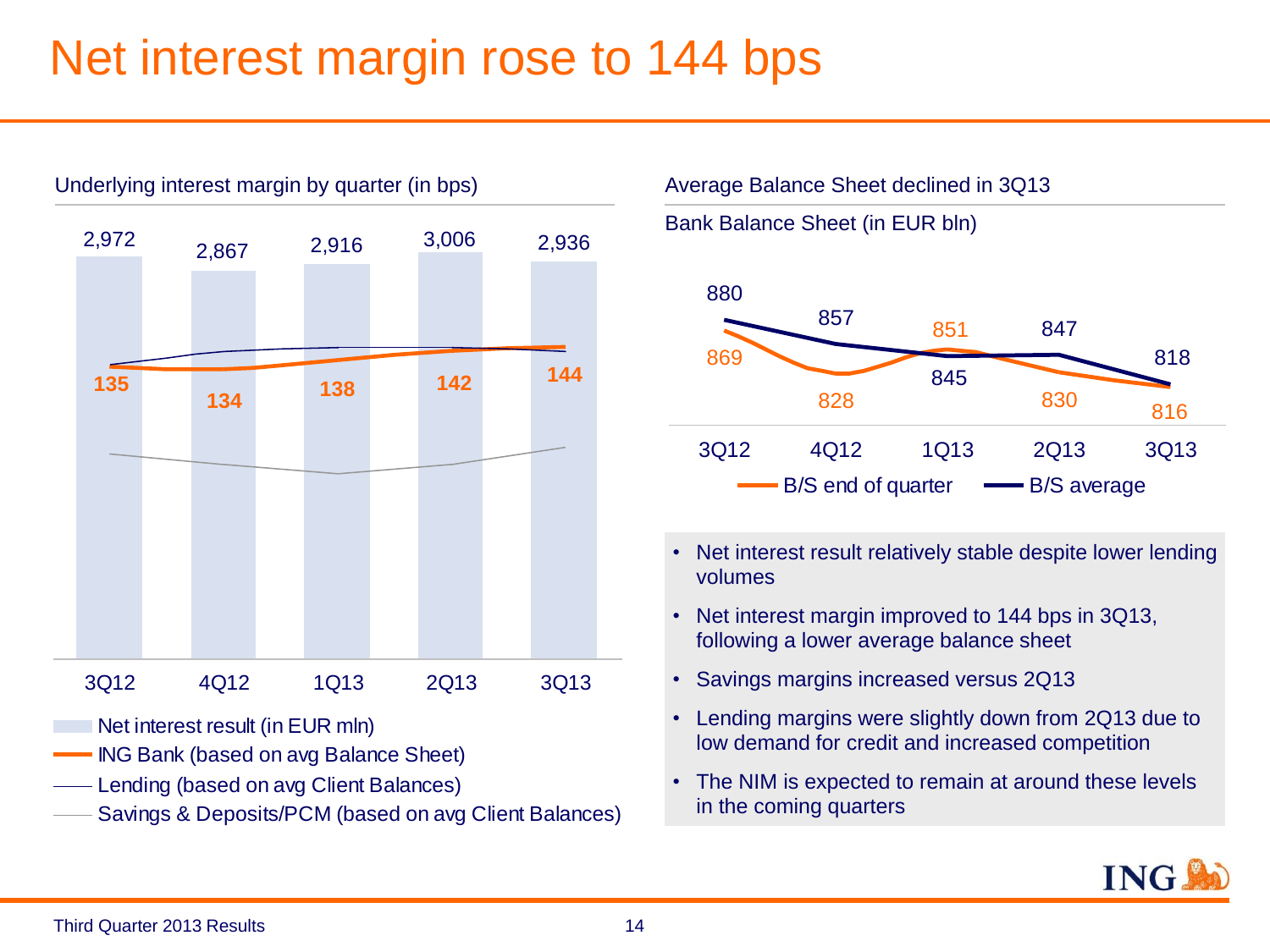#### Lending assets down due to sales/transfers and FX



Lending assets down versus 2Q13

- Lending assets down by EUR 10.9 bln vs 2Q13 due to sales/transfers of lending assets Retail NL and Real Estate Finance as well as currency effects
- Decrease in lending assets Retail NL driven by transfer of EUR 4.9 bln of assets from WUB to NN Bank and the outright sale of EUR 2.2 bln of Dutch mortgages
- Lending assets REF down by EUR 2.2 bln, largely due to sale of EUR 0.9 bln performing loans in the US and EUR 0.4 bln non-performing loans in Spain and the UK



\* CB REF is Commercial Banking Real Estate Finance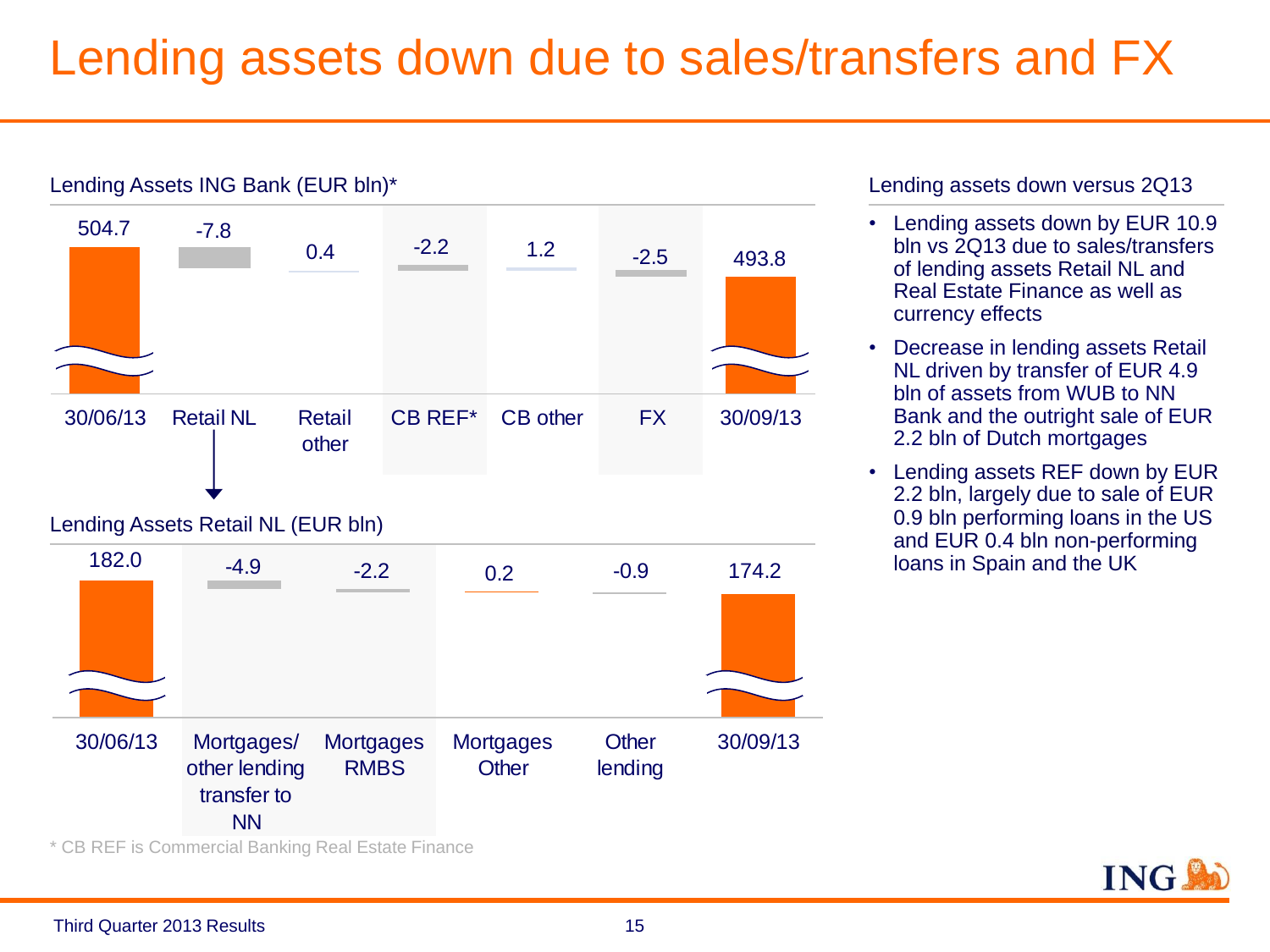### Operating expenses stable versus 3Q12



- Expenses stable versus 3Q12 as the impact of cost savings initiatives, the partial transfer of WUB staff to ING Insurance and lower RED impairments were offset by higher pension costs and EUR 56 mln of additional restructuring costs
- Expenses rose 1.4% versus 2Q13 due to additional restructuring costs and higher RED impairments
- Restructuring programmes on track, with cost savings to date of EUR 352 mln and savings of EUR 488 mln still to be achieved by 2015
- The Dutch bank tax will be fully recognised in 4Q13 and is estimated at approximately EUR 150 mln

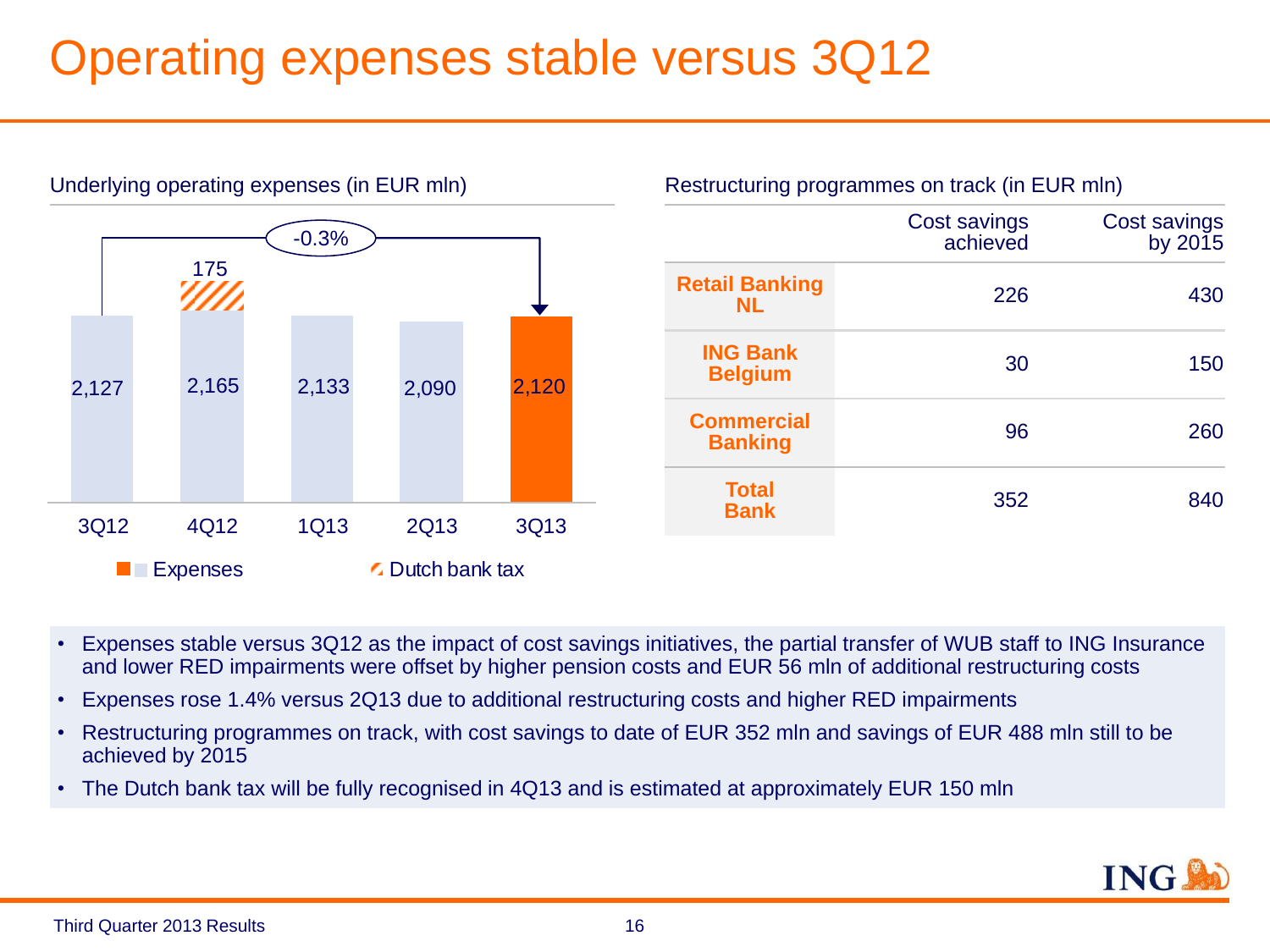### Risk costs decreased from both 3Q12 and 2Q13



Third Quarter 2013 Results

Finance offsetting higher additions in Structured Finance

17

ING.

• Risk costs decreased by EUR 64 mln to EUR 552 mln, driven by General Lending, Retail International and Real Estate

• While risk costs for Dutch mortgages remained flat versus 2Q13, risk costs for Business Lending NL were up

• Decrease risk costs Real Estate Finance supported by releases related to the sale of loans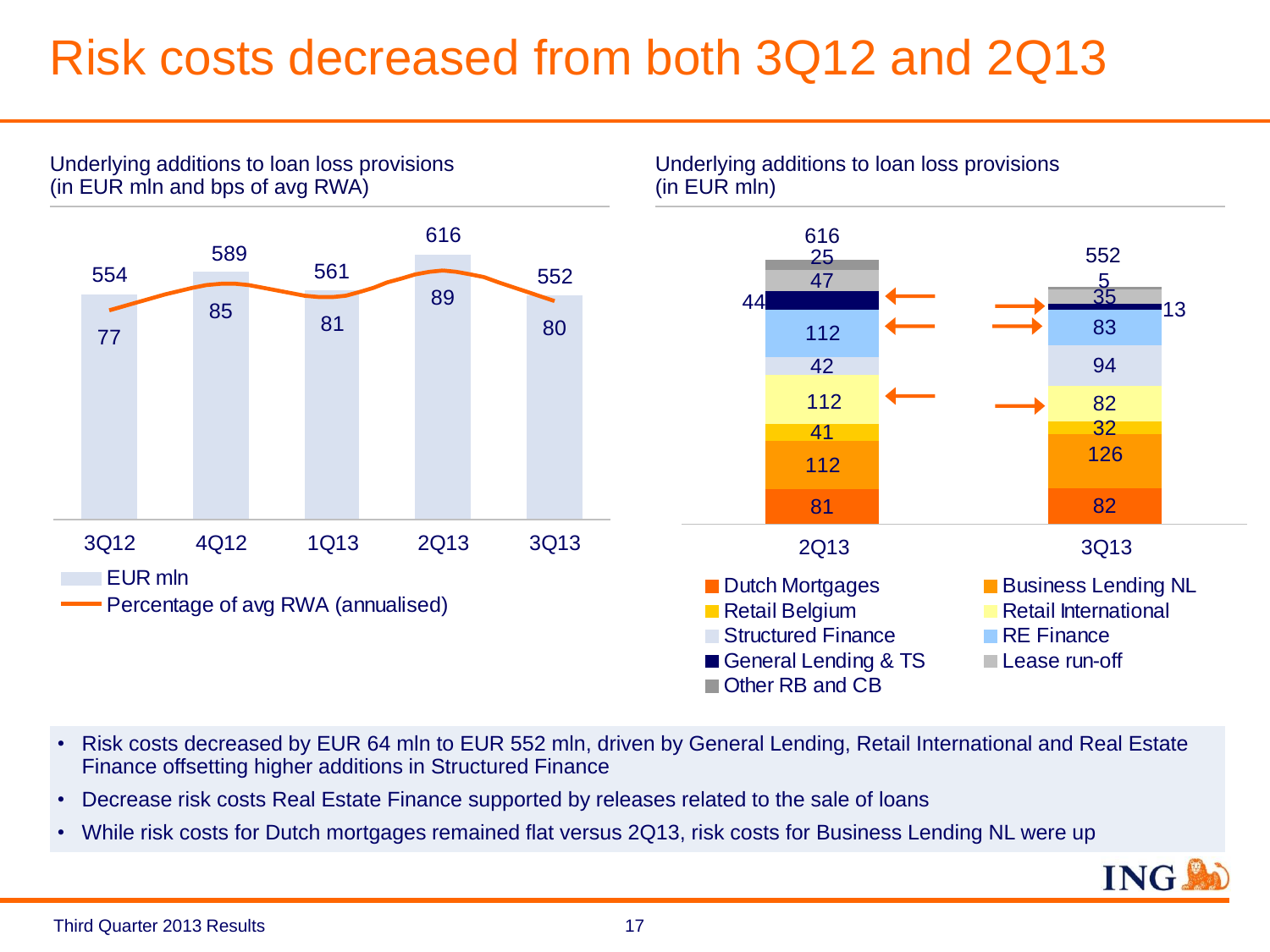### NPL ratio decreased slightly to 2.7%



Non-performing loans (in EUR and %)

- The NPL ratio decreased from 2.8% in 2Q13 to 2.7% in 3Q13 due to a decrease in non-performing loans
- The amount of NPLs decreased by EUR 0.5 bln due to lower NPLs in Real Estate Finance and Structured Finance
- The NPL ratio for Business Lending NL, Real Estate Finance and Lease run-off remained relatively high in 3Q13
- The NPL ratio for Dutch mortgages rose to 1.8%, mainly due to a decrease in mortgages outstanding

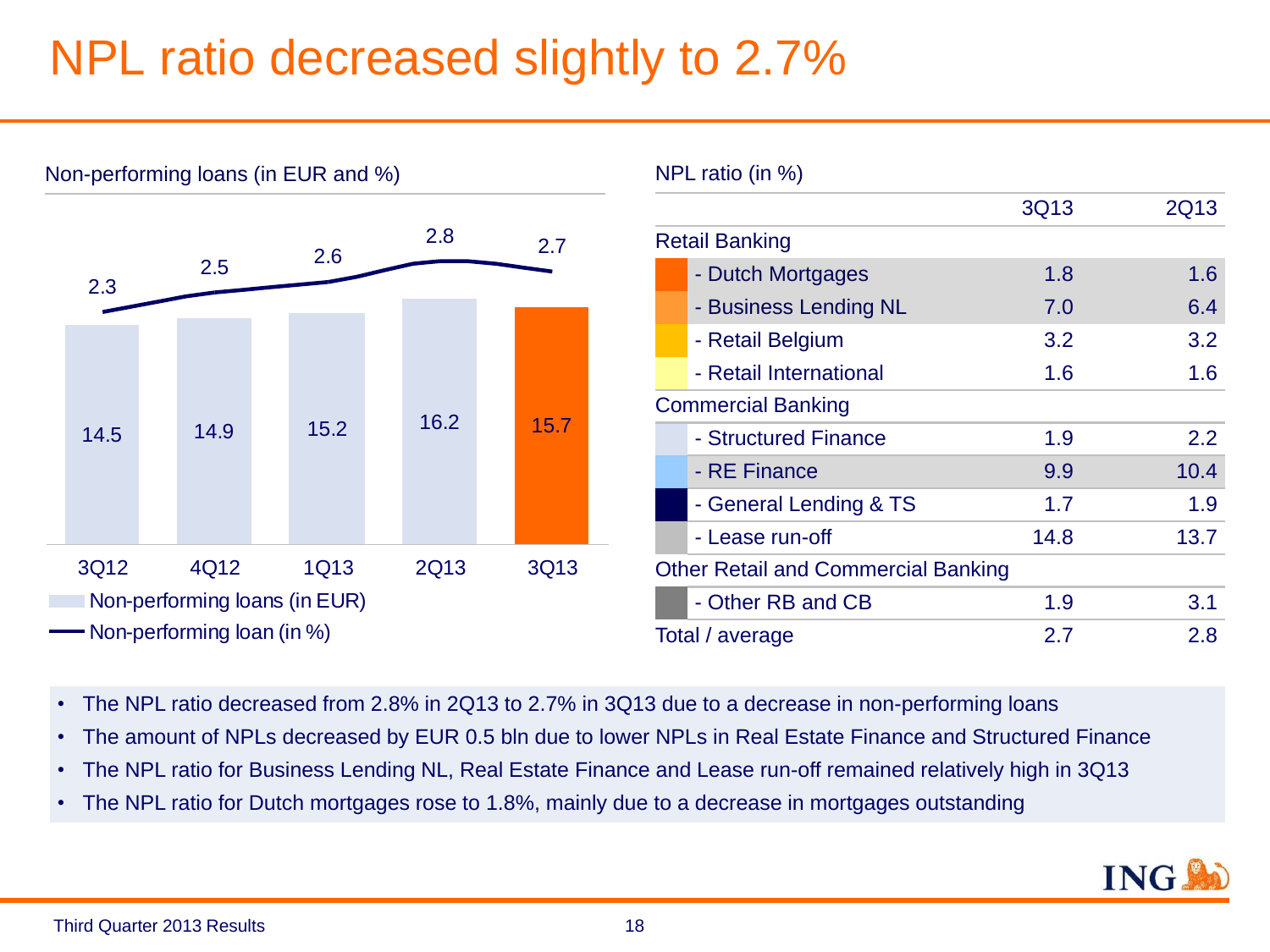### Risk costs Retail Banking Netherlands remain elevated



Risk costs Dutch mortgages and Business Lending NL

Non-performing loans ratio Dutch mortgages and business Lending NL (in %)



Non-performing loans Dutch mortgages and Business Lending NL (in EUR bln)



Risk costs Retail Banking NL expected to remain elevated

- Risk costs for mortgages remained stable vs 2Q13, while the NPL ratio increased to 1.8%
- Average LTV increased to 92%, from 91% in 2Q13
- Risk costs for Business Lending rose to EUR 126 mln
- The increase in the Business Lending NPL ratio was primarily due to the sectors Transportation, Business Services and Retail non-food
- Given the continuing weak economic environment in the Netherlands, risk costs in Retail Banking Netherlands are expected to remain at around this level in the coming quarters

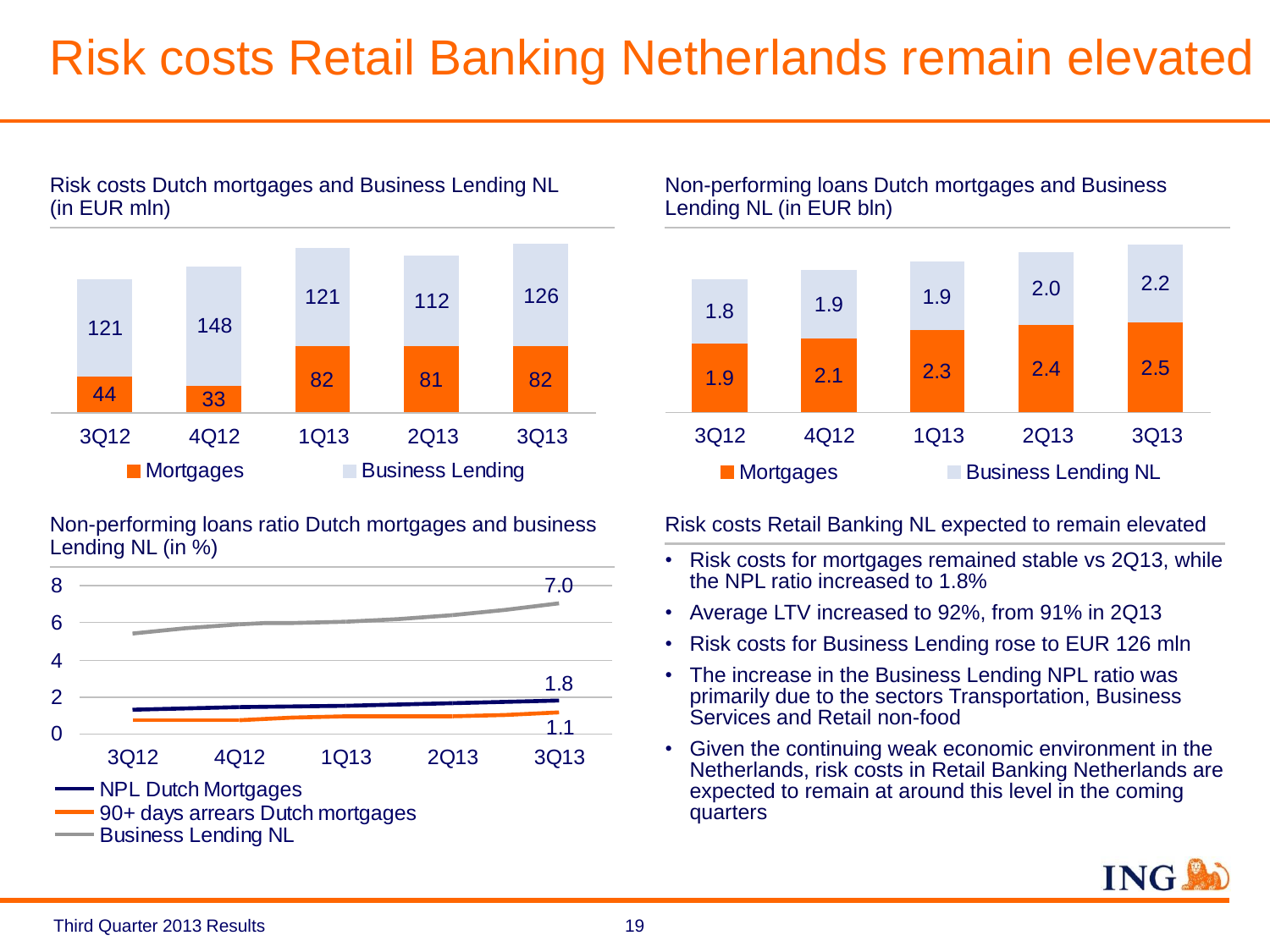### Risk costs Real Estate Finance slightly down



Non-performing loans



(30 Sept 2013)\* (in EUR bln)



Risk costs down, supported by releases

- Risk costs for Real Estate Finance were EUR 83 mln, down from 3Q12 and 2Q13, driven by higher releases
- Increased releases due to sale of loans in US and UK
- Gross additions were flat and were concentrated in the Netherlands and Spain
- The NPL ratio declined to 9.9%, from 10.4% in 2Q13, due to EUR 0.4 bln reduction in non-performing loans
- Risk costs in REF are expected to remain elevated

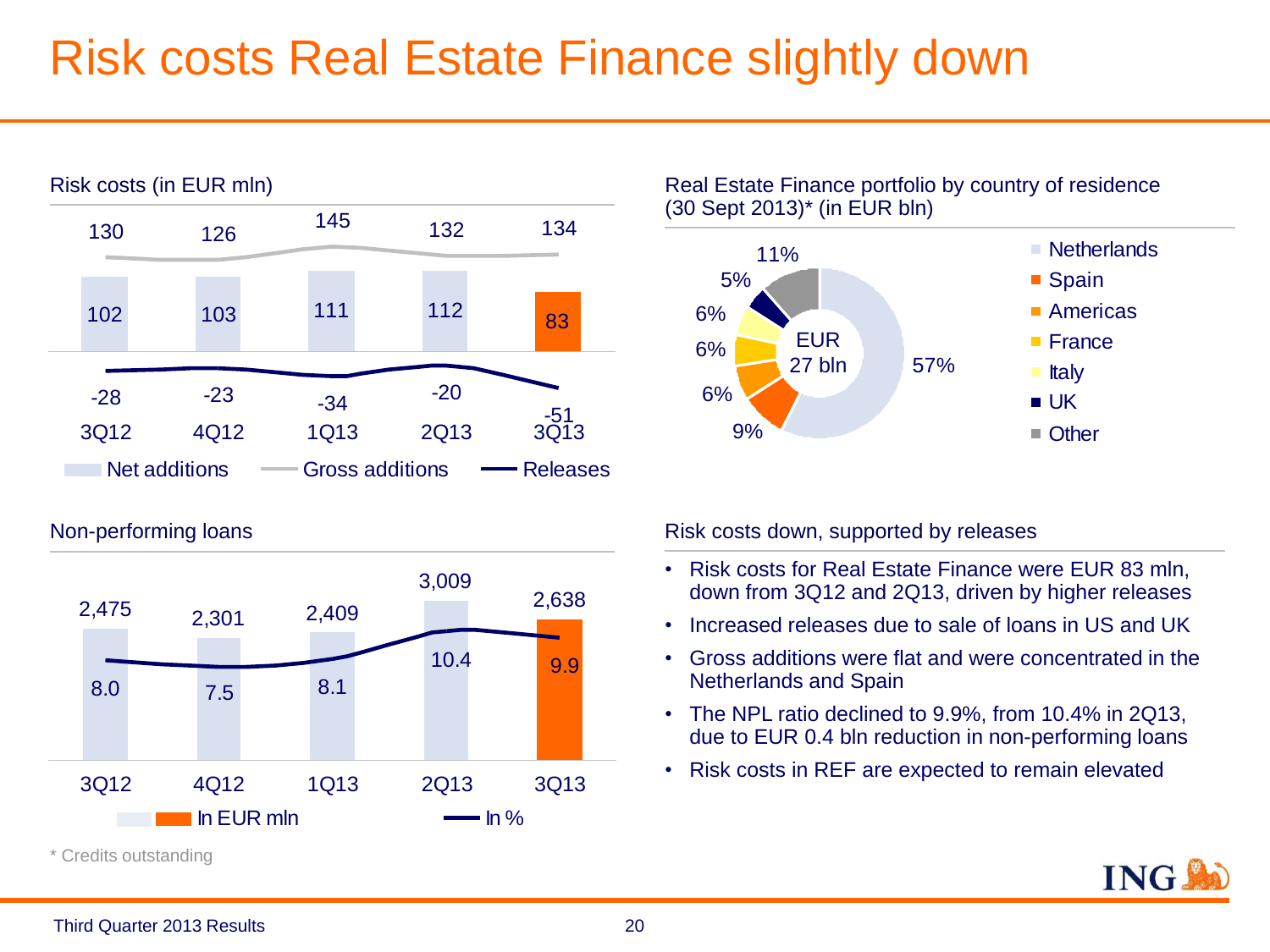## Capital position ING Bank remains strong



- ING Bank's core Tier 1 ratio increased from 11.8% to 12.4%, driven by lower RWA and continued solid profitability
- RWA decreased to EUR 271.2 bln due to currency effects, the sale and transfer of WUB loans and reduced capital requirements for off-balance sheet items such as guarantees
- Adjusted for dividend upstream to facilitate payment to the Dutch State and unwinding of the IABF will result in a proforma core Tier 1 ratio of 12.1%
- CRD IV will start on 1 January 2014, including the first tranche of the phased-in effect. Pro-forma impact at implementation is -114 bps, of which -24 bps phased-in effect, resulting in a pro-forma CRD IV core Tier 1 ratio of 11.0%
- The pro-forma core Tier 1 ratio on a fully-loaded basis is 10.4%, exceeding ING's Ambition 2015 target of ≥10%

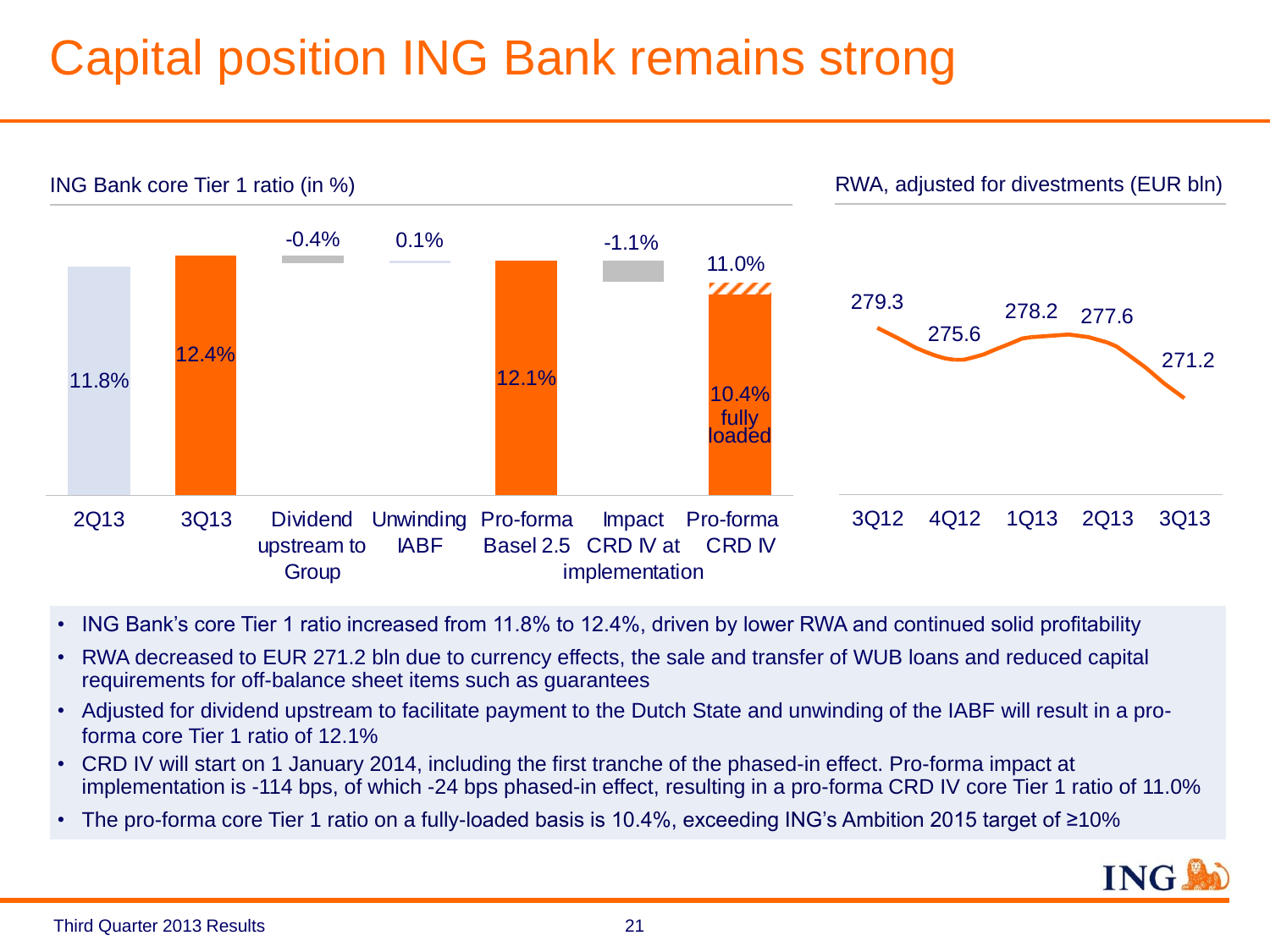## ING Bank is already meeting CRD IV requirements



Strong retail deposit gathering ability and low Loan-to-Deposit ratio (in EUR bln)



#### CRD IV ratios met

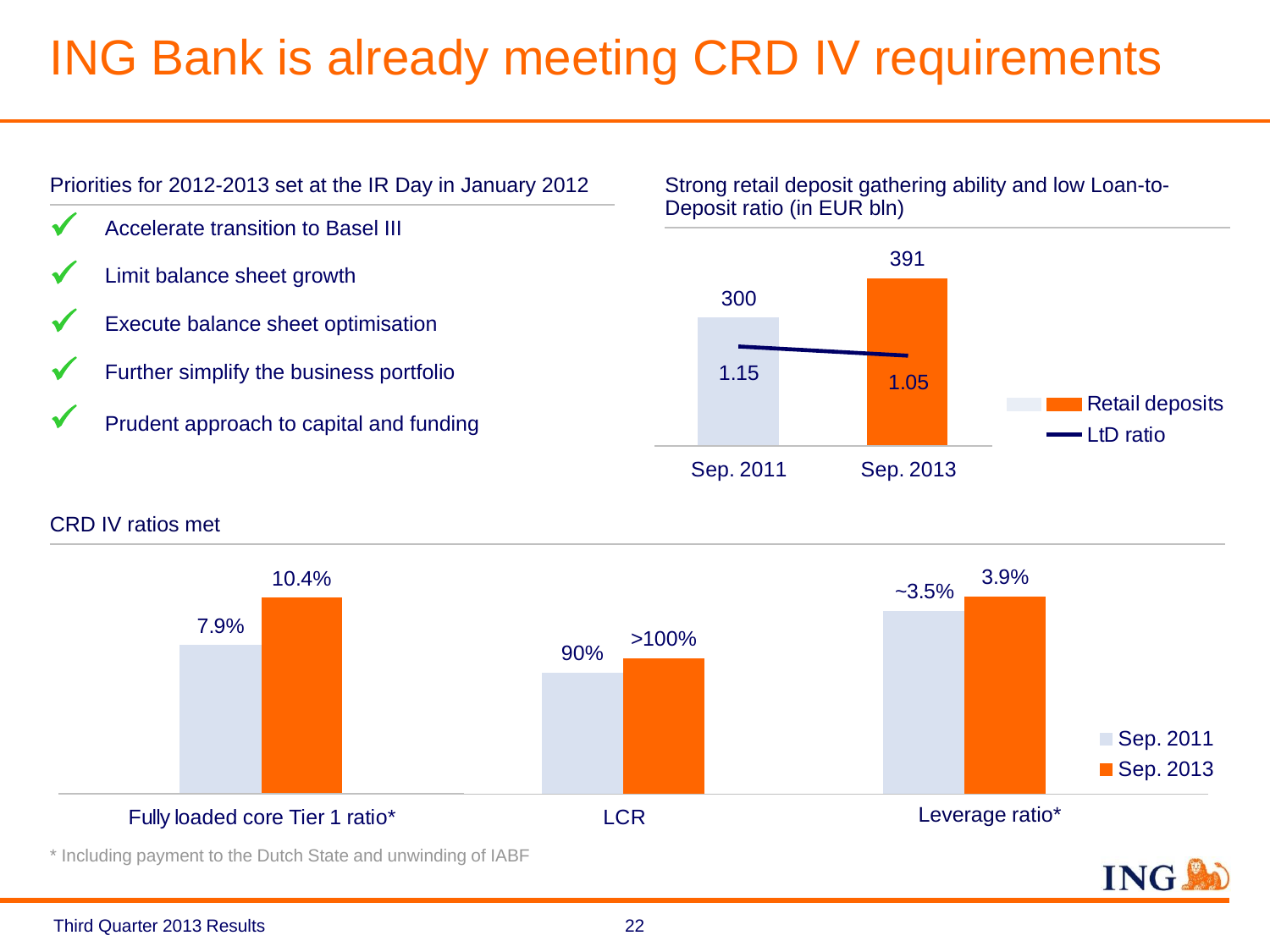# Insurance EurAsia

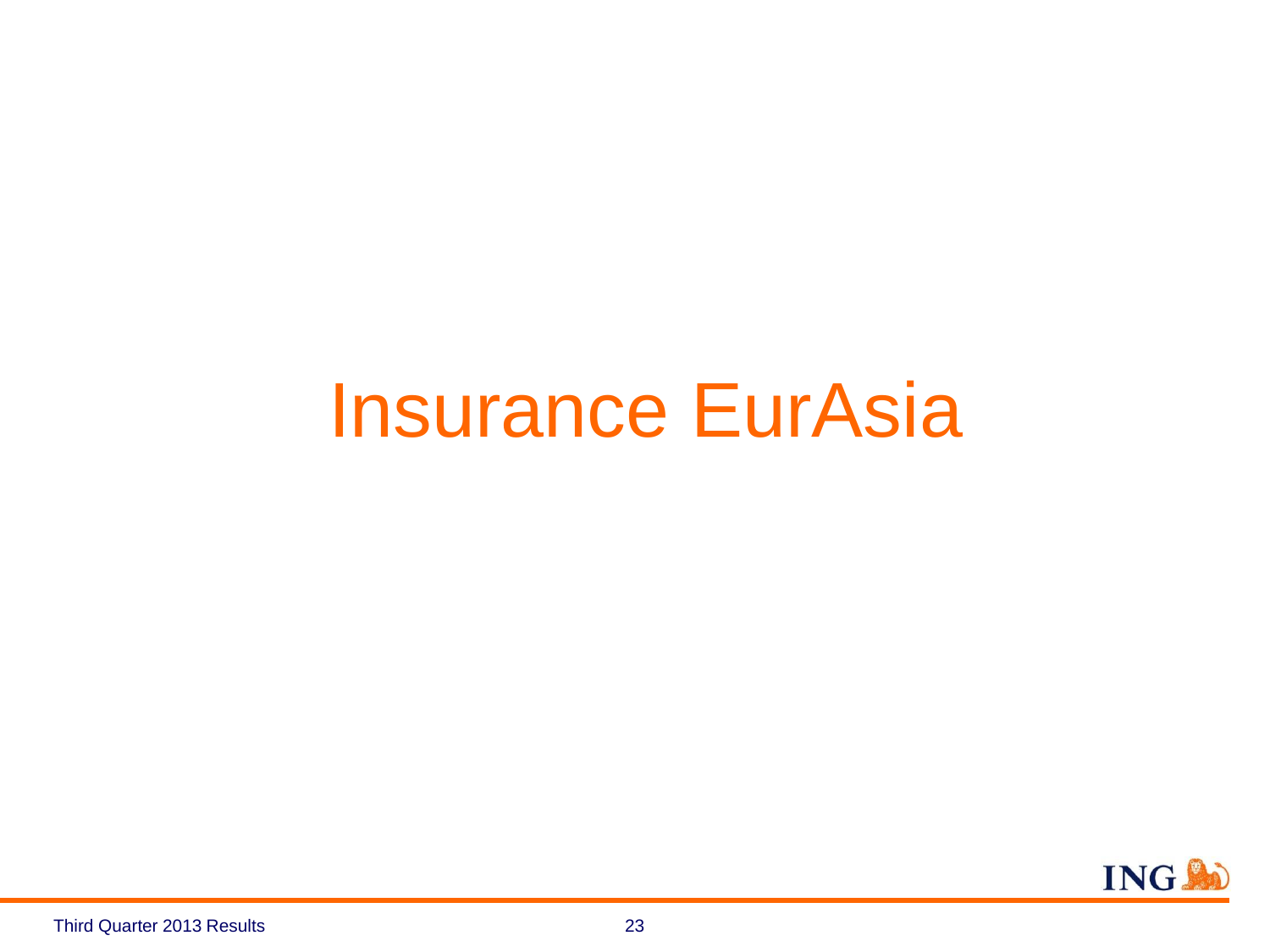#### Insurance EurAsia results up from 3Q12, down from 2Q13 due to seasonality



- Operating result improved significantly from 3Q12 supported by higher investment margin, tight cost control and improved Non-Life results
- Decrease vs 2013 due to seasonally high dividend income in the second quarter



- The underlying result improved strongly vs 3Q12 due to improved operating result and lower impact of market related items
- Refinement to the interest rate assumption for the separate account pension business in the Netherlands if implemented would result in a one-off P&L charge of EUR 160 mln pre-tax in 4Q13



- Sales (at constant FX) declined 4.7% vs 3Q12 as sales growth in CRE was offset by decline in **Benelux**
- Sales (at constant FX) fell 7.2% vs 2Q13, primarily driven by seasonally lower sales in CRE partly offset by increase in **Benelux**

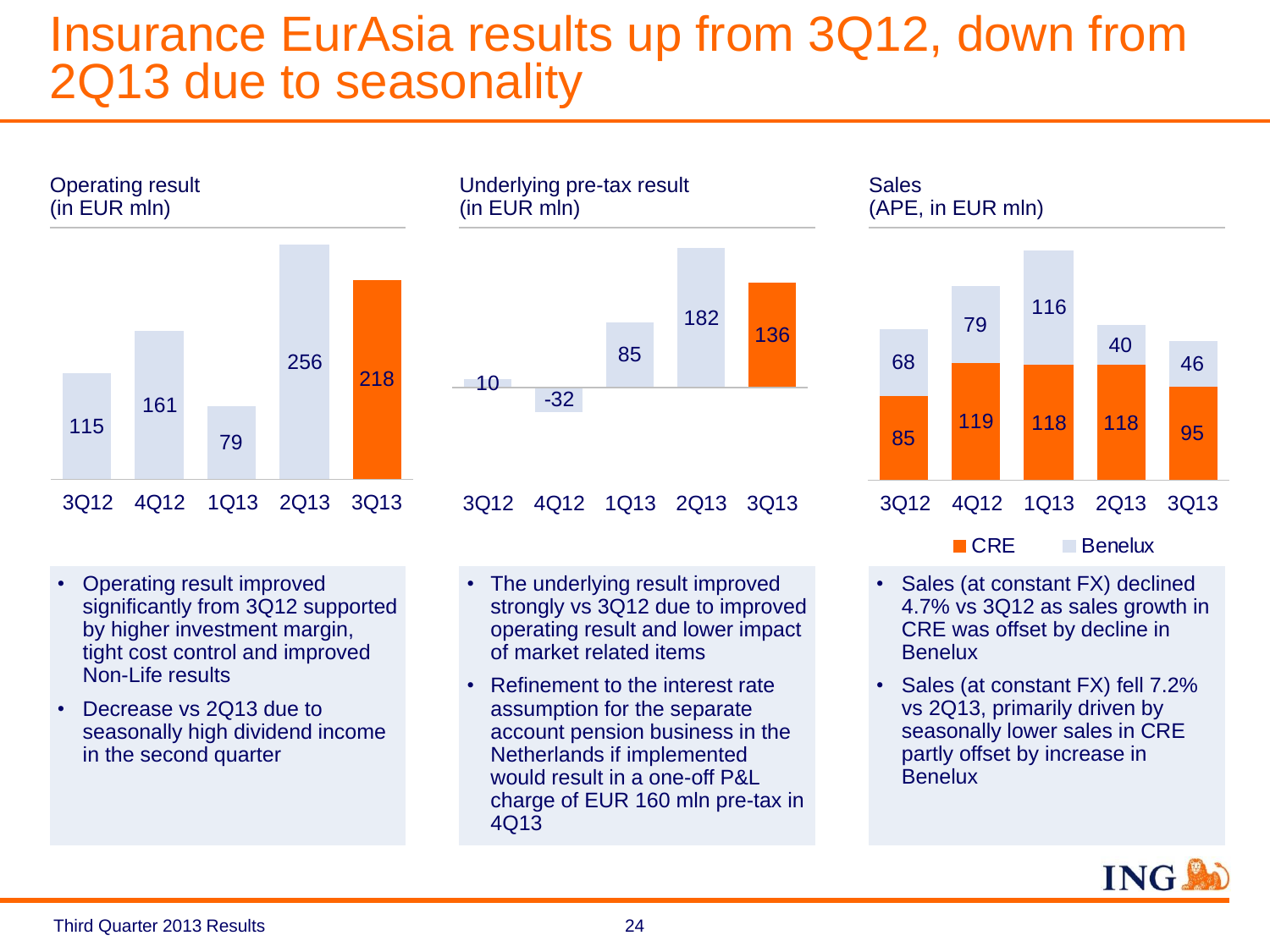#### EurAsia income up from 3Q12, down from 2Q due to seasonality



- The investment margin was EUR 175 mln, up 34.6% from 3Q12 benefiting from the partial transfer from WUB to NN Bank. Excluding this transfer, investment margin rose 19.2%
- Decrease of 9.8% vs 2Q13 due to seasonally high dividend income in 2Q



- Fees and premium-based revenues declined 2.8% from 3Q12 to EUR 346 mln, mainly due to lower premium income in Dutch retail life business
- Decrease versus 2Q13, primarily due to seasonally high securities lending fees in IIM in 2Q



- The technical margin was EUR 105 mln, up 18.0% from 3Q12 due to a better morbidity result
- Technical margin flat vs 2Q13

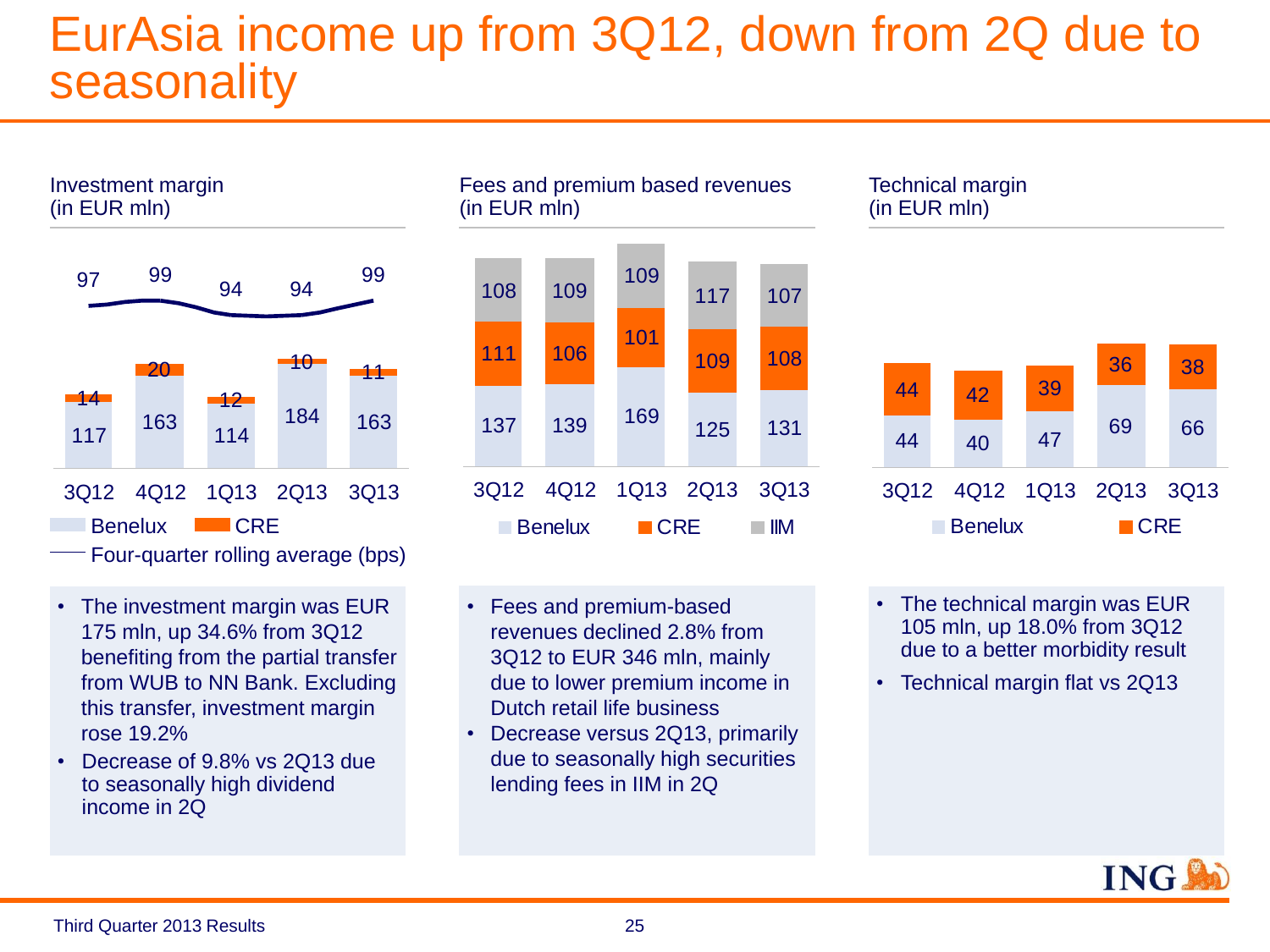### Administrative expenses down from 3Q12 and 2Q13



Life & IM administrative expenses (in EUR mln)

\* Run rate annual savings coming through in administrative expenses (total)

- Life Insurance & Investment Management administrative expenses 3.8% lower versus 3Q12, mainly reflecting the benefits from the transformation programme in the Benelux and strong cost control throughout Europe
- These impacts more than offset the expenses related to the partial transfer from WUB to NN Bank, as well as higher pension costs in the Netherlands compared to 2Q13
- Excluding the partial transfer from WUB to NN Bank and currency effects, administrative expenses were 6.3% lower vs 3Q12
- Administrative expenses, excluding the partial transfer from WUB to NN Bank and currency effects, were down 4.0% versus 2Q13, reflecting cost control and savings initiatives

Transformation programme is already yielding cost savings (in EUR mln)

|                      | Achieved to date | By end<br>2014 |
|----------------------|------------------|----------------|
| <b>Cost savings*</b> | $106$ mln        | 200 mln        |
| <b>FTE</b> reduction | 696 FTE          | 1,350 FTE      |

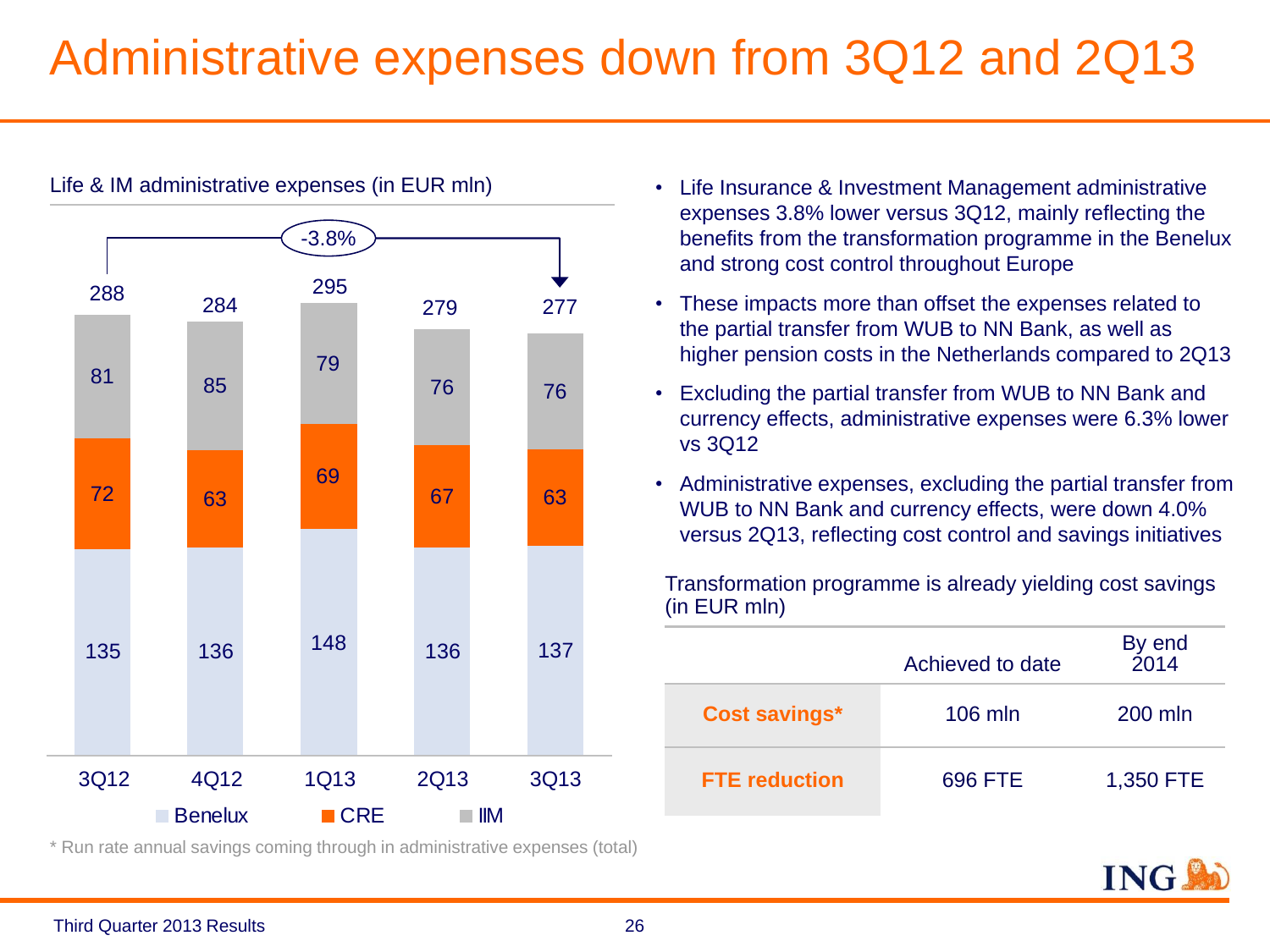# Wrap up

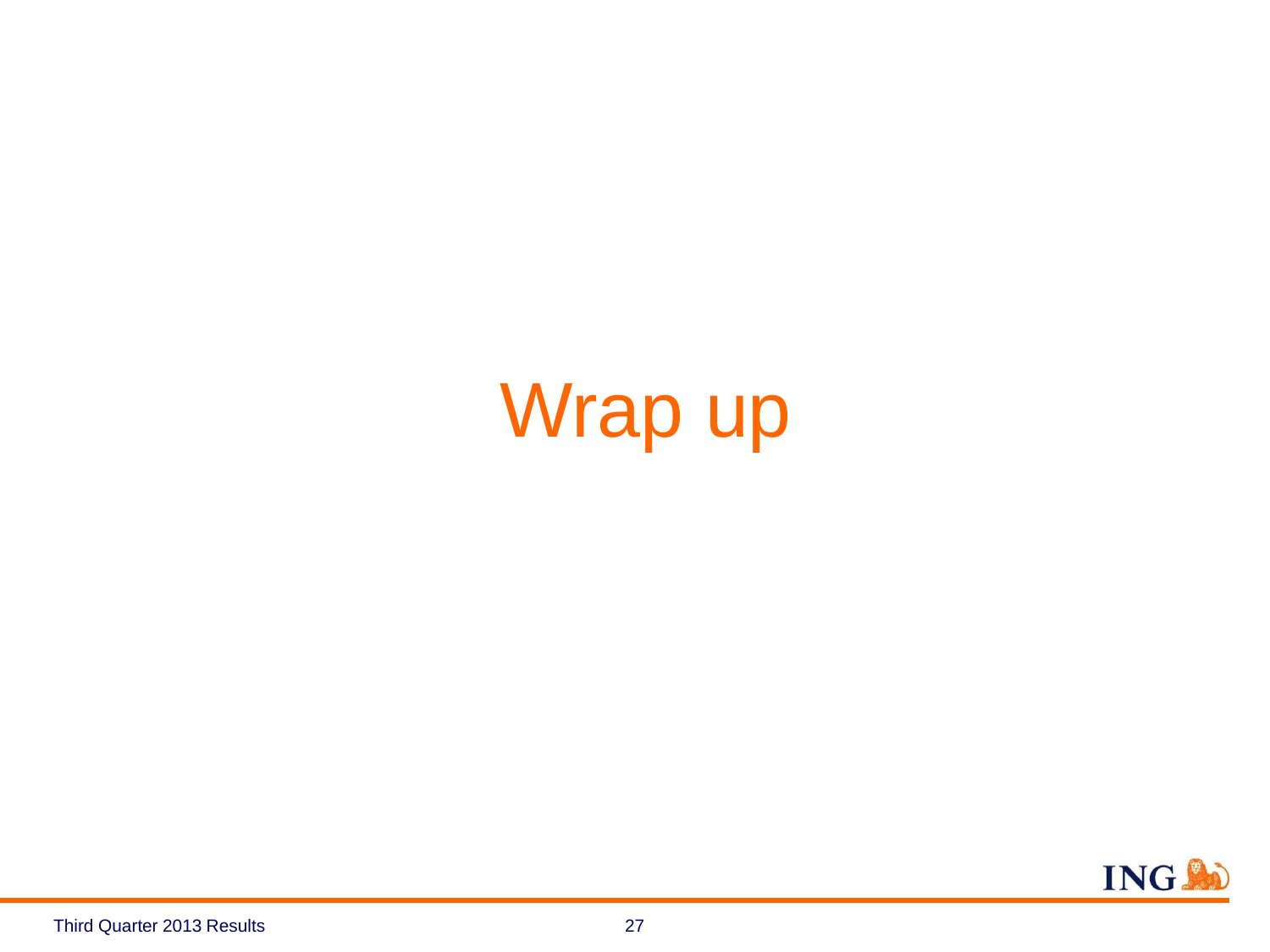### Wrap up

- ING advanced further into end phase of restructuring
	- ING Group's stake in ING U.S. has been further reduced to 57%
	- Divestment Insurance/IIM Asia almost completed
	- ING Life Japan will be included in the IPO of ING Insurance
	- IABF to be unwound; State support further reduced
- Group posted an underlying net profit of EUR 891 mln driven by good performance at both ING Bank and Insurance EurAsia
- Bank posted another solid quarter, with a pre-tax result of EUR 1,103 mln, supported by an improvement of the net interest margin to 144 bps and a decrease in risk costs
- The pre-tax result of Insurance EurAsia improved significantly vs 3Q12, supported by a higher investment margin, lower expenses from the transformation programme and improved Non-Life results

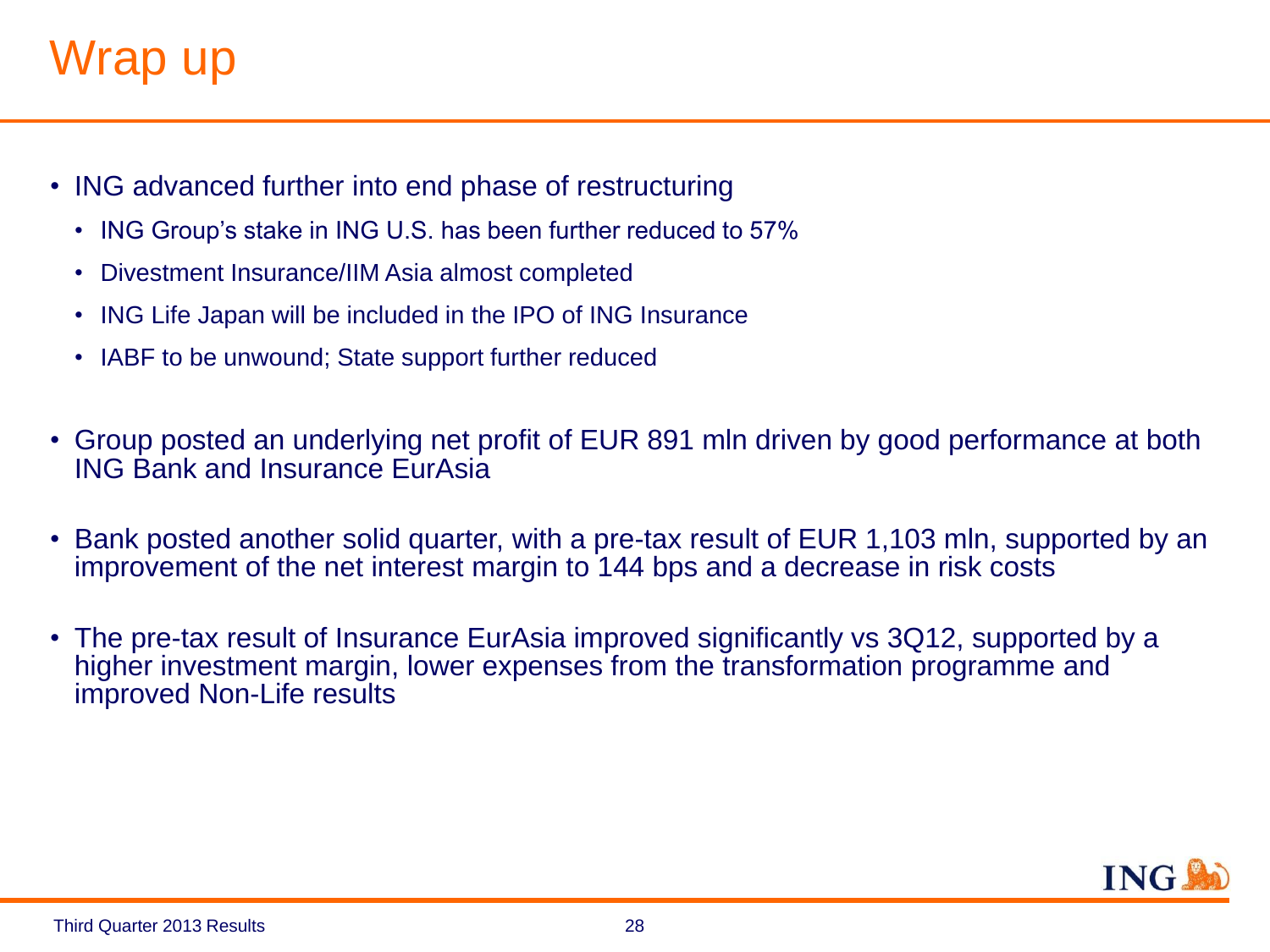# Appendix

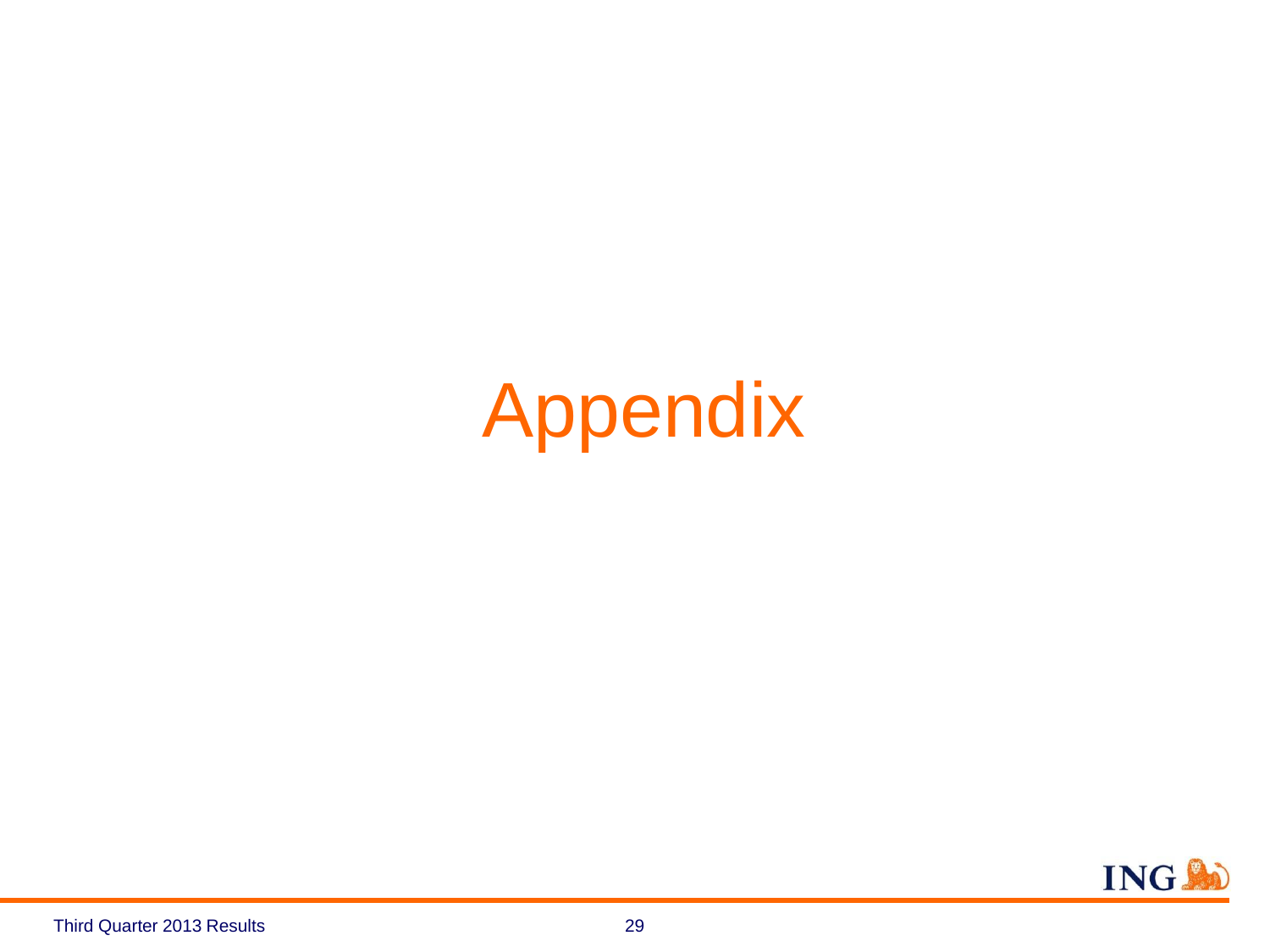#### Pro-forma ING Group capital structure at 30 September 2013

|                     |                |      | Pro-forma - ING Group 30 September 2013* |                 |                        |                |                    |                   |     |
|---------------------|----------------|------|------------------------------------------|-----------------|------------------------|----------------|--------------------|-------------------|-----|
|                     |                |      | <b>ING Bank</b>                          |                 | 34 Equity              | 47             |                    |                   |     |
|                     |                |      | <b>ING Insurance</b>                     | 14              | Minority Interest U.S. | $\overline{4}$ |                    |                   |     |
|                     |                |      | ING U.S.                                 | 10 <sup>1</sup> | CT1 securities         | $\overline{2}$ |                    |                   |     |
|                     |                |      | <b>Hybrids</b> <sup>B</sup>              | $\overline{7}$  | <b>Core Debt</b>       | 4              |                    |                   |     |
|                     |                |      | <b>Hybrids</b>                           | 2 <sup>2</sup>  | <b>Hybrids</b>         | 9              |                    |                   |     |
|                     |                |      |                                          | 67              |                        | 67             |                    |                   |     |
|                     |                |      |                                          |                 |                        |                |                    |                   |     |
|                     |                |      |                                          |                 |                        |                |                    |                   |     |
| <b>ING Bank</b>     |                |      | ING Insurance (ING V) consolidated       |                 |                        |                | Insurance ING U.S. |                   |     |
| 271.2<br><b>RWA</b> | Equity         | 33.9 | Europe                                   |                 | $14.1$ Equity          | 13.7           | ING U.S.           | 12.4 Equity       | 5.4 |
|                     | <b>Hybrids</b> | 6.7  | Japan Life (COLI)                        | 1.4             | <b>Hybrids Group</b>   | 2.4            |                    | Equity 3rd party  | 4.4 |
|                     |                |      | Japan Closed Block VA*                   | 0.9             | <b>Hybrids Ins</b>     | 0.5            |                    | <b>Other Debt</b> | 2.6 |
|                     |                |      | <b>IIM Asia</b>                          | 0.1             | Debt from ING Group    | 2.0            |                    |                   |     |
|                     |                |      | Other                                    | 0.2             |                        |                |                    |                   |     |
|                     |                |      | Net cash position                        | 1.9             |                        |                |                    |                   |     |

• Pro-forma capital structure reflects the announced sales of Insurance/IIM Asia, sale of 15% stake of ING U.S. in October, the EUR 1,125 mln payment to the Dutch State on 6 November and the EUR ~1.0 bln pre-tax (EUR ~0.7 bln after-tax) Japanese VA measures in 4Q13/1Q14

\* Japan Closed Block VA includes ING Re Japan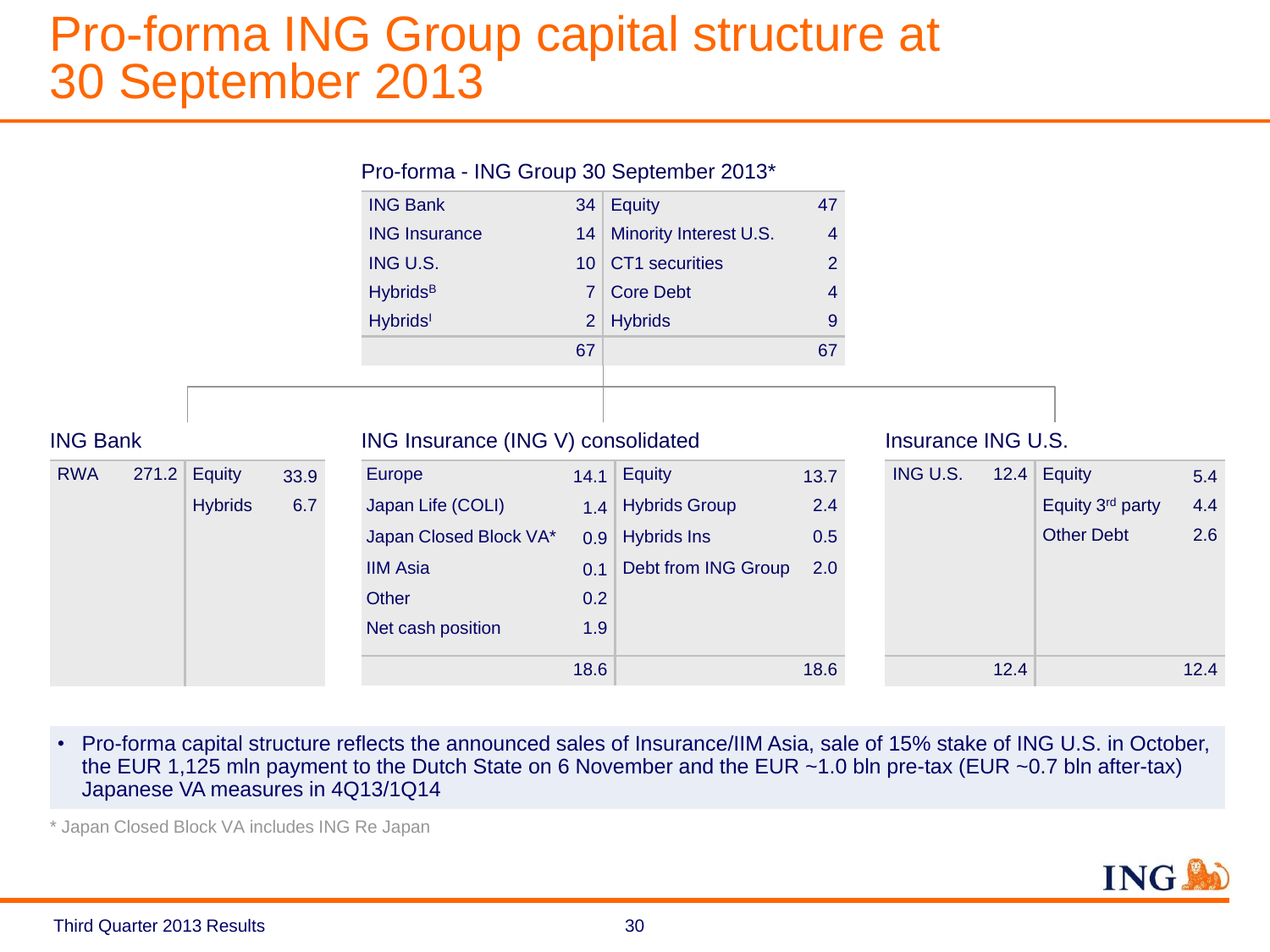## Pro-forma CRD IV core Tier 1 ratio fully-loaded 10.4%

#### Impact CRD IV 3Q2013 (pro-forma) (EUR bln) Core Tier 1 capital RWAs C<sub>T</sub>1 ratio 30 Sep 2013 (adj. for State payment/IABF) 32.6 269 12.1% Impact Basel III RWAs  $+16$ Deduct minorities and the set of the set of the set of the set of the set of the set of the set of the set of the set of the set of the set of the set of the set of the set of the set of the set of the set of the set of th Basel III impact (immediate elements) 32.1 285 11.2% Defined benefit pension fund assets -0.3 Intangibles -0.1 DTA -0.2 Other -0.1 Basel III impact (phased-in impacts 2014) 31.4 285 11.0% Defined benefit pension fund assets -2.4 Intangibles -0.4 DTA -0.6 Other -0.4 Revaluation reserve debt securities +0.8 Revaluation reserve equity securities  $+1.1$ Revaluation reserve real estate own use  $+0.3$ Pro-forma core Tier 1 ratio (fully loaded) 29.8 285 10.4%

#### CRD IV core Tier 1 ratio

- The impact of CRD IV is estimated at -90 bps on introduction at 1 January 2014 and -80 bps phased in effect
- The phased-in starts on 1 January 2014, so the first tranche (-24 bps) will coincide with the immediate elements
- Consequently, the total impact on 1 January 2014 will be -114 bps, resulting in a pro-forma CRD IV ratio of 11.0%

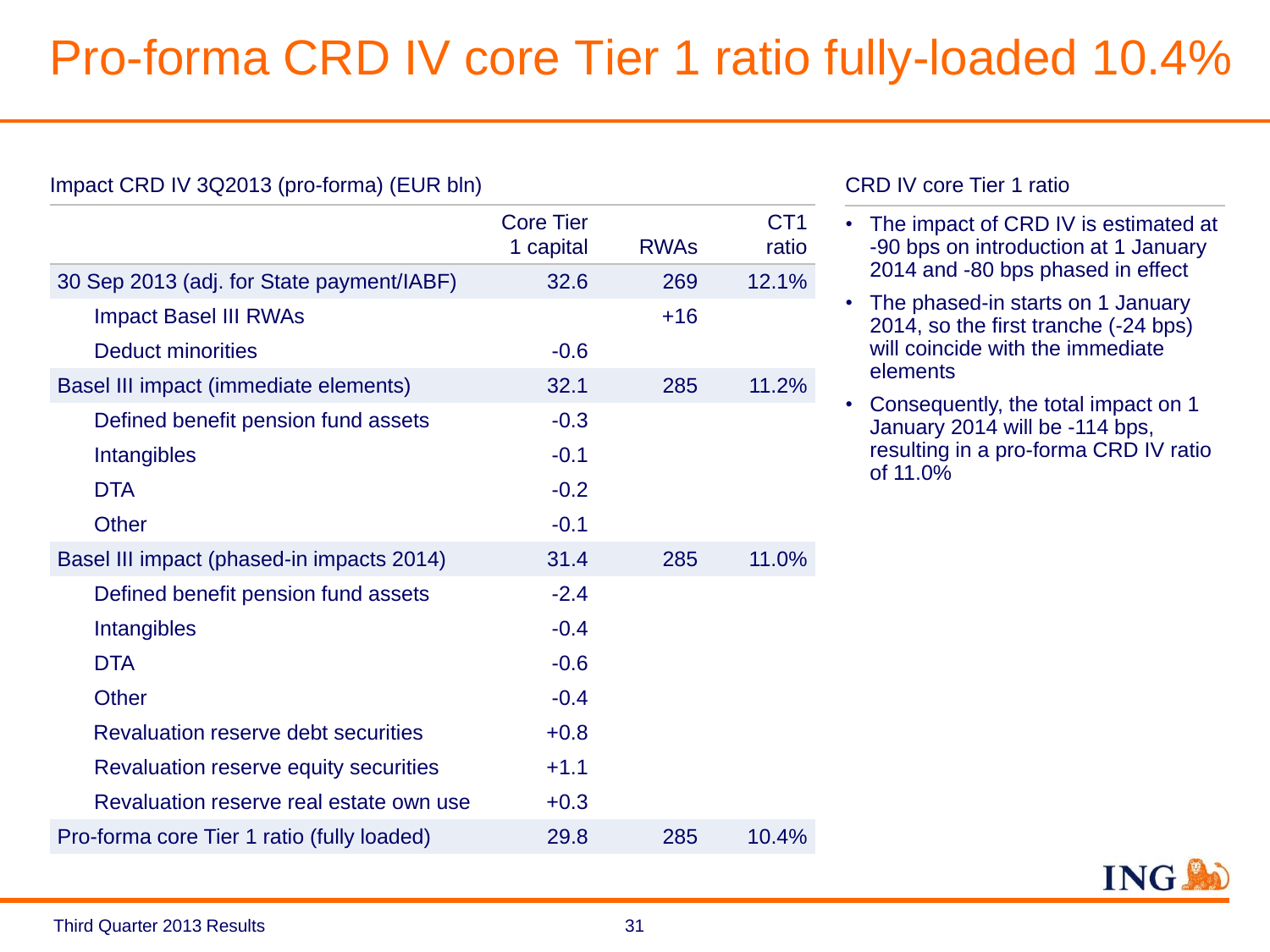### ING Bank optimises the total capital base



#### ING Bank is adequately capitalised ahead of CRD IV

- ING Bank successfully issued a USD 2 billion CRD-IV eligible Lower Tier 2 security in September
- ING Bank now offers bondholders an opportunity to exchange 7 tranches of subordinated debt into CRD-IV eligible Tier 2 **securities**
- ING Bank will also call USD 2 billion of hybrid Tier 1 securities which will lower its funding costs
- The European Commission has authorized the transactions
- This will further optimise the capital structure of ING Bank while maintaining its strong capital position
- Any potential capital gains/losses until 18 November 2014, on these transactions will be used for early State repayment. This will not change the total amount paid to the Dutch state

\* Excludes LME impact on Tier 2

\*\* 1 January 2019

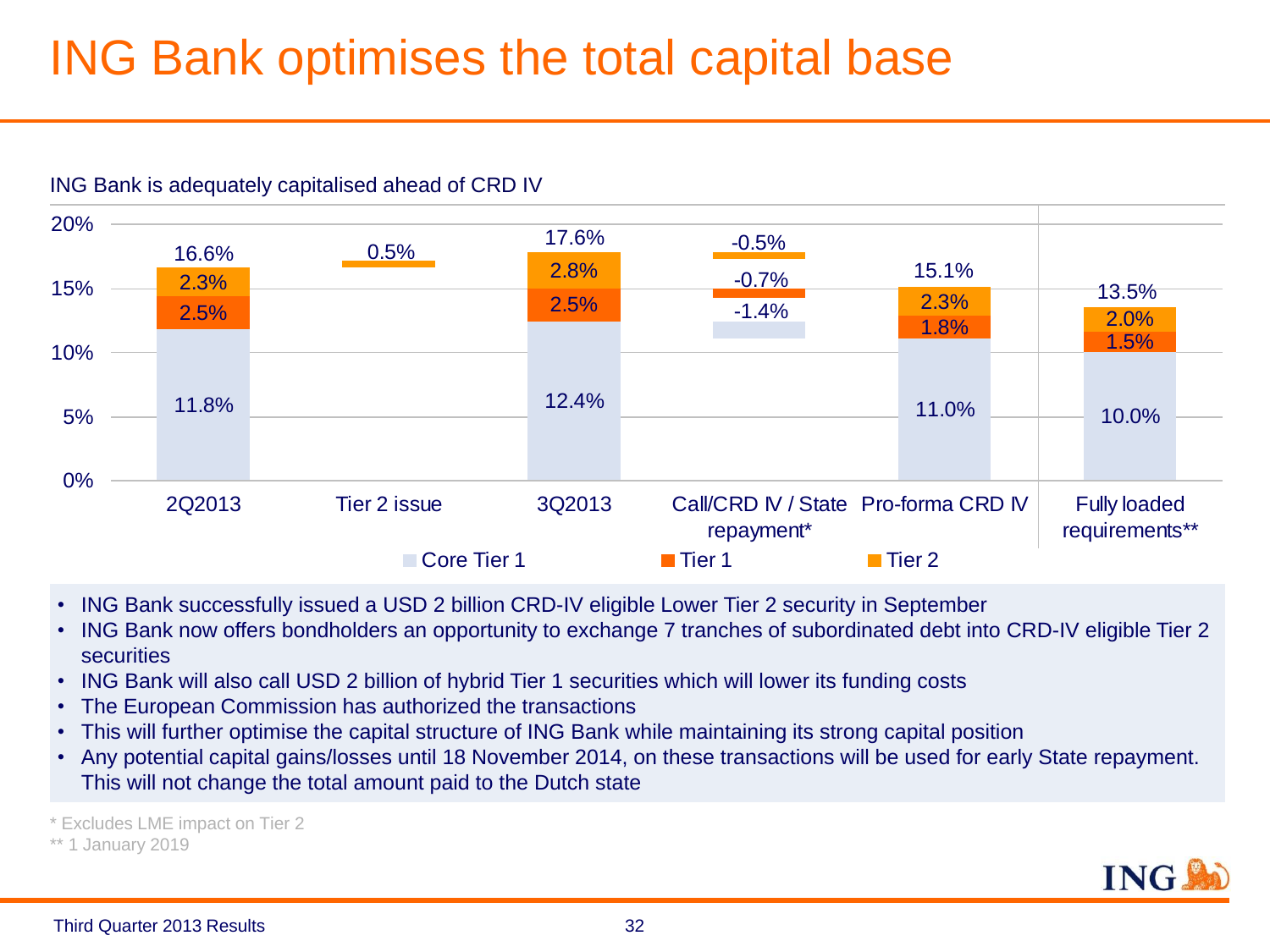### Reporting structure ING Insurance to change in 4Q13





• The 2012 and 9M 2013 financials according to the new reporting structure will be provided in advance of the publication of the 4Q13 results

\* Japan Closed Block VA includes ING Re Japan

\*\* Other includes NN Bank and Corporate Line